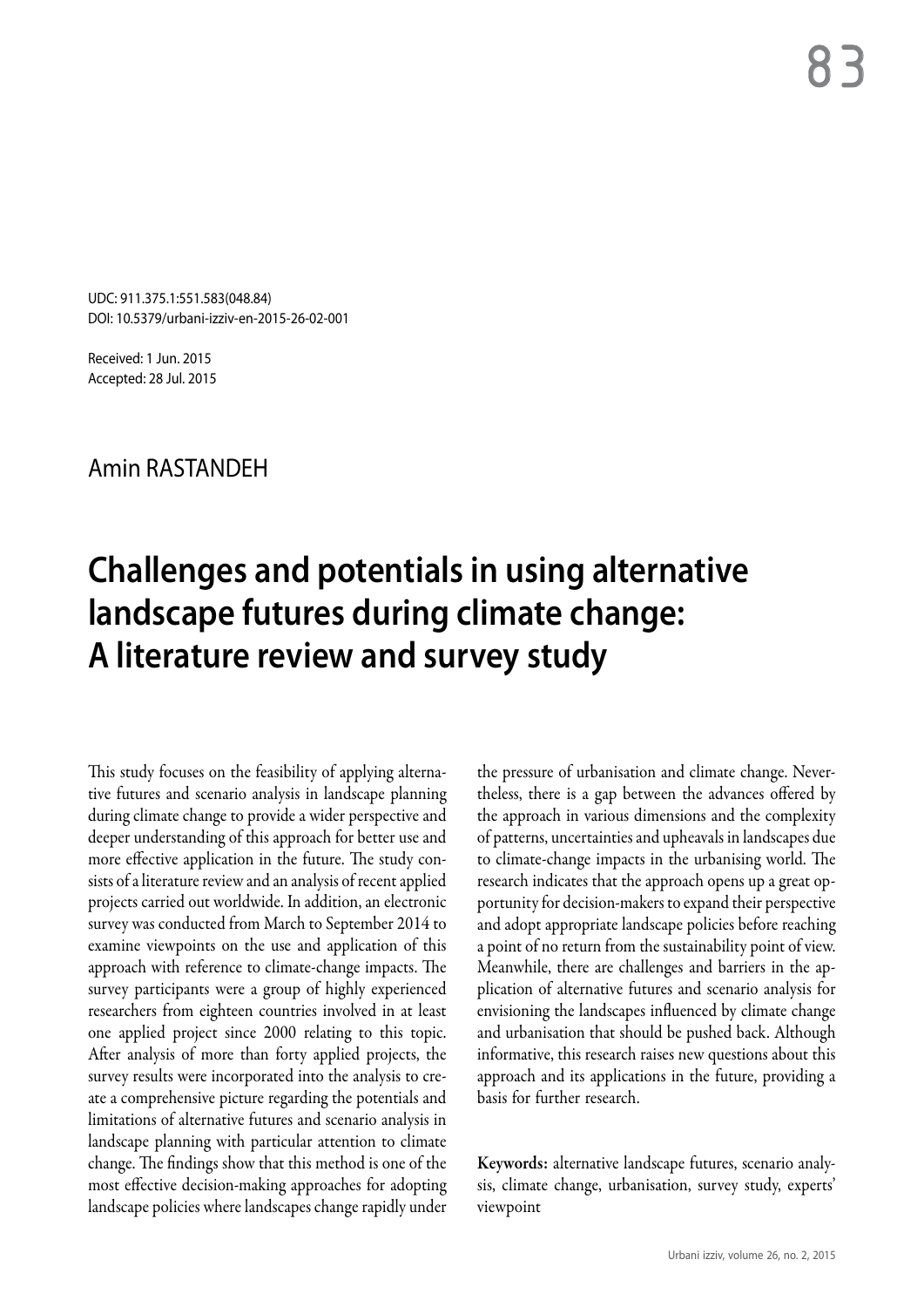## **1 Introduction**

The world is increasingly becoming urbanised like never before (see Mulligan & Crampton, 2005; Pimentel & Pimentel, 2006). The growing demand for living in urban regions due to their inherent socioeconomic attractions (see, e.g., Acharya & Barragán Codina, 2012; Cheng, 2012; Zhang et al., 2012) has had far-reaching consequences for natural landscapes in recent years, and this has generated a great impetus for researchers to come up with new methods and techniques to measure, predict, depict and manage changes in landscape patterns and processes (e.g., Turner, 1989; Jenerette & Wu, 2001; Bender et al., 2005; Deng et al., 2008; Jenerette & Potere, 2010). Since 2000, some ecologically based studies have especially emphasised the relationship between haphazard urban development and the depletion of natural resources worldwide (e.g., Dale et al., 2000; Pickett et al., 2001; Jongman, 2002; Alberti & Marzluff, 2004; Kupfer, 2006; Ahern, 2007; Breuste et al., 2008; Mehaffy & Haas, 2012; Obeng-Odoom, 2012). In line with this trend, climate-change impacts on the urbanised world have also been examined. Climate change is one of the most powerful driving forces behind land-use and land-cover change, and it has led to unprecedented landscape upheaval in urbanised landscapes. Floods, droughts, storms and rises in sea level are major consequences of climate change in urban areas worldwide (see Hamin & Gurran, 2009). Recently, some researchers have sought new ways to find a sustainable cure for this destructive phenomenon. Among all of the efforts, some researchers show that making assumptions about possible changes in landscapes with particular attention to climate-change impacts and other important variables, and then envisioning these changes in landscapes, can be a sufficient means of informing decision-makers about the likely effects of each set of landscape policies on the entire landscape beforehand (e.g., Bryan et al., 2008; Morley et al., 2012). Landscape policies can address climate change. Similarly, climate change can result in a wide range of landscape changes. Therefore, under conditions of urbanisation and climate change, envisioning changes in landscapes caused by both urbanisation and climate change provides a basis for informed decisions on adopting appropriate landscape policies. Because each set of land-use and land-cover policies causes specific changes in a landscape, it is clear that the level of landscape vulnerability and resiliency in the face of climate-change impacts is different in each case. Therefore, depicting the likely effects of these policies on a landscape's future can be an integral part of mitigation and adaptation strategies when planning urbanised landscapes. To adopt sustainable landscape policies against the adverse effects of climate change, it is necessary to explore and understand the rules governing landscape change over time.

Incorporating information about landscape ecology into landscape planning may hold the key to addressing climate-change impacts on cities through mitigation and adaptation strategies (see Opdam et al., 2009). Addressing climate change, urban development and landscape ecology simultaneously may make it possible to overcome current landscape-planning dilemmas. In response to climate change–induced urban and regional challenges, this research proposes using alternative futures and scenario analysis as an efficient tool supporting informed decisions on land-use and land-cover policies. Defining alternative futures for landscapes under climate-change pressure can inform society concerning what the future might bring. Applying this approach can ensure the accuracy and reliability of landscape policies formulated based upon technological facilities, social values, ecological knowledge and collective wisdom. Nevertheless, there remain many questions regarding the use and application of this approach for making informed decisions about the interrelationships between landscape change, urbanisation and climate change based on envisioning different landscape futures. This research addresses two major questions: 1) Is alternative futures and scenario analysis an appropriate and reliable tool for depicting future landscapes, and consequently adopting landscape-planning policies during climate change? 2) What are the current challenges and potentials in applying this decision-making tool in the real world?

## **2 Methodology**

In this study, the term *landscape* refers to a combination of various anthropogenic land uses and natural land covers interacting with each other in a large scale over time. The research combines international literature and information from experts' practical experiences to provide better insight into the role of alternative futures and scenario analysis in ecologically based landscape planning with regard to climate change. A multi-approach strategy was used for the research. The study's cornerstone was an in-depth review of case studies using an alternative futures and scenario analysis approach in different countries. The case studies were analysed in detail by applying a content-analysis method. Then, to strengthen the review, an informative survey was carried out with the collaboration of a small number of experienced experts worldwide.

Multiple sources of information were used (see Wang & Hofe, 2007; Deming & Swaffield, 2011) to collect the required data. To start with, a wide array of publications, including recently published papers in peer-reviewed journals, well-established books and technical reports, were collected, filtered, classified and reviewed. After reviewing the international literature, key concepts were derived using a complex description strategy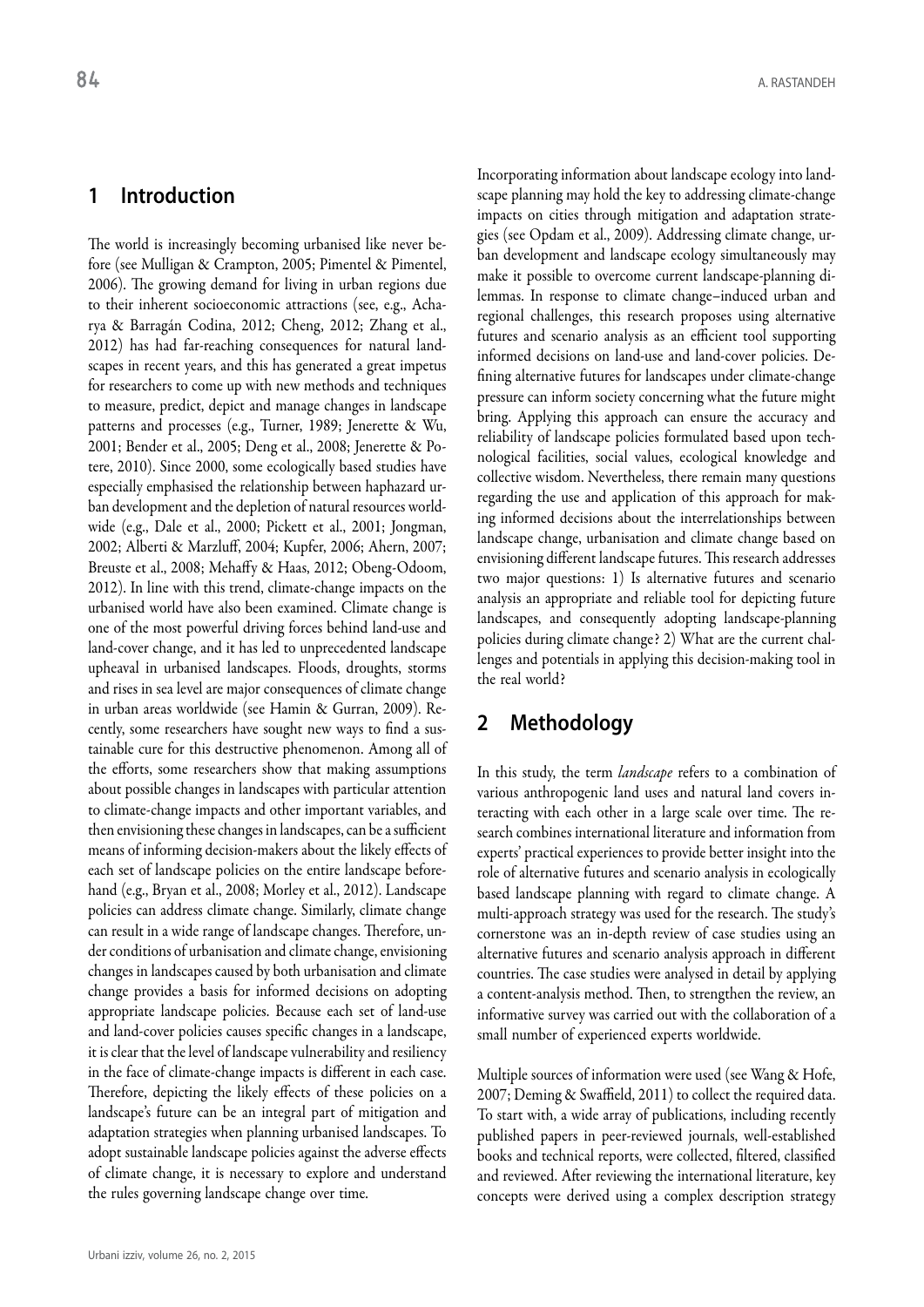to provide a basis for designing an informative questionnaire. A twenty-four-question e-questionnaire, with various types of questions, was circulated via e-mail to relevant persons. Questionnaires were sent to a broad group of potential participants, ranging from university instructors to professionals in landscape architecture, urban and regional planning, biodiversity conservation, soil sciences, habitat management, bioagriculture, geology, geography, rural planning and landscape restoration.

One of the strengths of the questionnaire was the diversity of question types, such as closed-ended, open-ended, yes/ no, and ranking-based questions. Closed-ended questions were designed based on a Likert scale to systematically obtain experts' judgments concerning important issues. More importantly, to scrutinise the issues studied in detail, several open-ended questions were also used to reveal matters that are unlikely to be discovered using ordinary multiple-choice questions. To find relevant individuals whose academic and professional experiences were appropriate for inclusion in the survey, a keyword-based search was used in well-established scientific databases such as Science Direct to find the name of authors that published their research in peer-reviewed journals since the late 1990s. To increase the accuracy of research to the highest possible degree, a filter question was also designed at the beginning of the questionnaire. This question asked respondents to complete the questionnaire only if they had been involved in at least one applied alternative landscape futures project since 2000. In addition, to avoid omitting influential people in this area, a snowballing approach was applied to identify additional relevant persons. The researcher thus asked participants to suggest relevant persons whose work and experience were relevant to this study. The snowballing approach was used to identify overlooked relevant persons and expand the search. By using the snowballing approach, several participants were added.

Ultimately, forty-two respondents from eighteen countries returned questionnaires (Table 1). Among them, thirty-one participants answered all of the questions on the questionnaire and eleven questionnaires were incomplete. Incomplete questionnaires were excluded from in-depth analysis and the study concentrated on thirty-one questionnaires. Nonetheless, useful information from the incomplete questionnaires was also taken into consideration. Whereas in ordinary surveys sample size is calculated by a formula, statistical tables, and referring to similar studies or a combination of such methods, in research when the respondents are highly qualified and wellinformed it is enough to reach a saturation point (see Flick, 1998; Guest et al., 2006) where the researcher does not observe new items in responses. Moreover, when responses are repeated in a regular pattern, this can be considered a sign of achieving

| Region        | Country        | Number         |
|---------------|----------------|----------------|
| North America | Canada         | 2              |
|               | US             | 10             |
|               | Czech Republic | 1              |
|               | Estonia        | 1              |
|               | Finland        | $\overline{2}$ |
|               | France         | 3              |
|               | Germany        | 3              |
|               | Italy          | 4              |
|               | Latvia         | 1              |
| Europe        | Netherlands    | $\overline{2}$ |
|               | Slovakia       | 1              |
|               | Slovenia       | 1              |
|               | Spain          | 1              |
|               | Sweden         | $\overline{2}$ |
|               | Switzerland    | 1              |
|               | UK             | $\overline{2}$ |
| Oceania       | Australia      | 4              |
| Asia          | Japan          | 1              |

**Table 1:** Geographical distribution of participants

an acceptable level of error in sampling. From another angle, because the sample was geographically diverse, this ensured the reliability of the survey. Furthermore, the diversity of participants in various academic disciplines also potentially guaranteed the accuracy of survey results. In this study, the responses were monitored by the researcher while questionnaires were gradually sent to appropriate persons. More than six months of research went into achieving the saturation point where it was no longer necessary to increase the sample size.

Statistical graphics and conceptual figures were used to visualise useful information. The survey results reflect a broad range of concerns relating to the use of alternative futures in landscape planning with reference to future climate change. Overall, the combination of key concepts derived from in-depth analysis of applied case studies plus information gained from the survey represents the most important potential feature of using alternative futures and scenario analysis in landscape planning during climate change.

## **3 Mapping the historical trend**

Alternative futures and scenario analysis is an approach for making informed decisions regarding possible futures. According to Remi Barre (2004: 116, cited in Kosow & Gabner, 2008), "scenarios allow for looking far and wide". In many cases, "they provide support for more long-term and more system-oriented observations than other approaches" (Kosow & Gabner, 2008: 19). Sandra Greeuw et al. (2000: 7)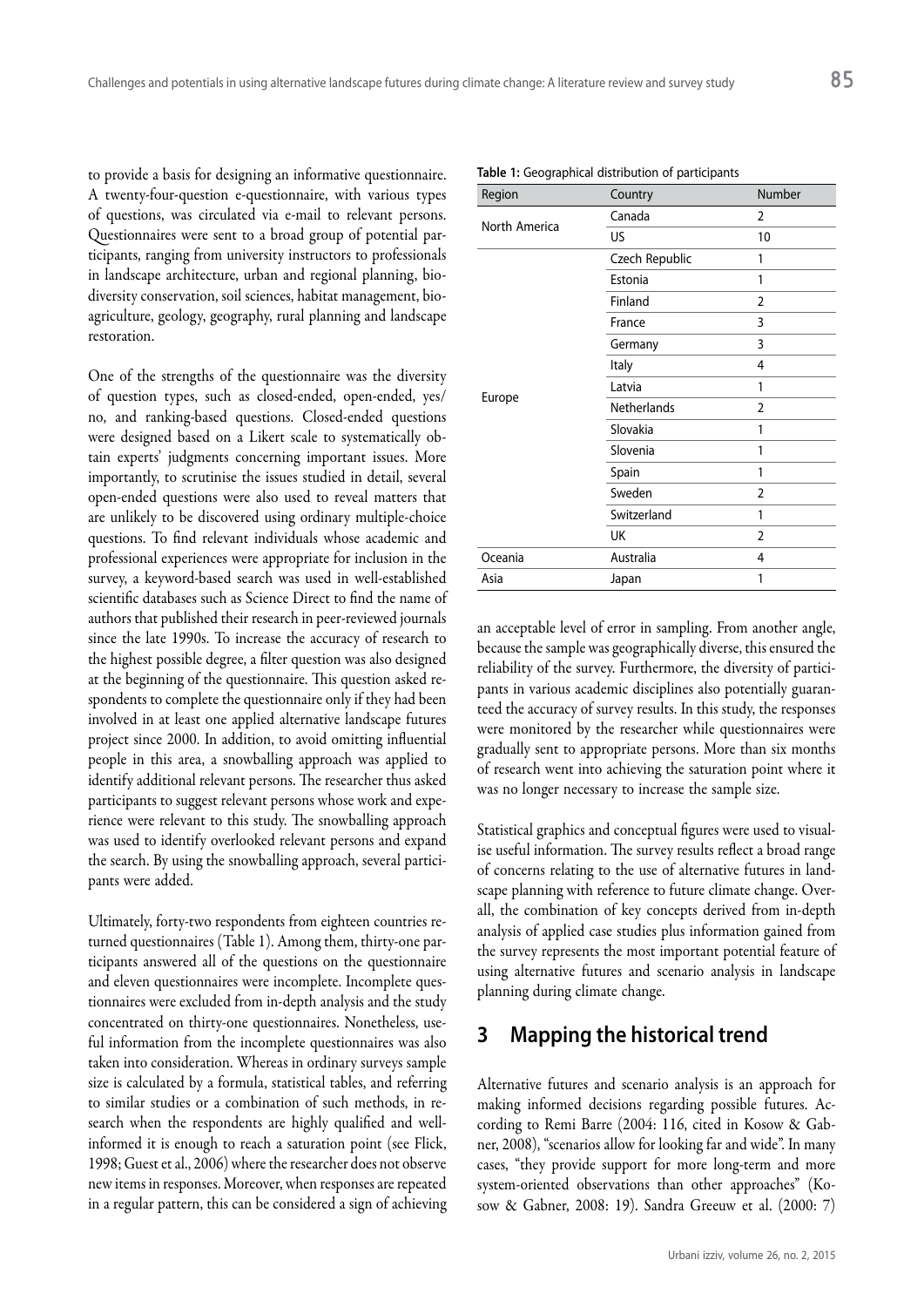emphasise the fact that "the approach is perhaps most effective when seen as a powerful tool to broaden perspectives, raise questions and challenge conventional wisdom." Various variables and factors should be taken into consideration when addressing the use and application of alternative futures and scenario analysis in the contemporary history of landscape planning. In general, the academic emergence of alternative futures and scenario analysis can be seen in William F. Ogburn's research on social trends and their consequences in the US from 1930 to 1933 (Odum, 1951). During the 1950s and 1960s, this approach was applied in business management and marketing. The book *The Limits to Growth* (Meadows et al., 1972) was another initiative for using alternative futures and scenario analysis in the twentieth century. The book offered a computer-aided simulation of the outcomes of the interactions between environmental and human systems. The book took world population, pollution, industrialisation, resource depletion and food production into consideration as major variables in constructing an exponential model. Nevertheless, using alternative futures in landscape planning was dependent on requirements and technological tools that developed later over three decades, from the 1960s onwards.

Along with the invention of primitive computers, quantitative techniques in landscape planning were developed during the 1960s (Fabos, 1985). This, in turn, was a quantum leap towards envisioning landscapes in later decades. In line with this development, a geographic information system (GIS) was introduced by Roger Tomlinson (1968) in Canada. One year later, the book *Design with Nature* was written by Ian McHarg (1969) in support of applying ecological knowledge in landscape planning. McHarg (1969) proposed a sieving technique to analyse the relationship between various layers of a landscape, ranging from fully natural to anthropogenic features. During the 1970s, GIS was developed by many researchers across the world. Breakthroughs in nonlinear systems, fractals and chaos theory started in the 1980s, and led to significant progress in urban modelling (Liu, 2009: 16) and landscape simulation. Since then, cellular automata (CA), as a powerful technique for landscape simulation, has been used to model urban growth and landscape change. These advancements paved the way for using alternative futures in landscape planning. Concurrent with these trends, the term *climate change* was first used by the geochemist Wallace Broecker (1975) and this led to defining a new branch of knowledge involving climate change and landscape planning. Afterwards, several seminal publications linked urban development and landscape planning to climate change from various angles (e.g., Crichton et al., 2009; Condon et al., 2009; Hodson & Marvin, 2010; Wilson & Piper, 2010; Calthorpe, 2011; Rosenzweig et al., 2011; Watson & Adams, 2011; Cartwright et al., 2012; Moser & Boykoff, 2013; Lee, 2014; Prutsch et al., 2014). In particular, application of alternative futures and scenario analysis in landscape planning emerged in the 1990s (Botequilha Leitão & Ahern, 2002) in the Netherlands (Harms et al., 1993; Schooenboom, 1995) and the US (Landis, 1995; Steinitz et al., 1996; Freemark et al., 1996; Hulse et al., 1997; Ahern, 1997; White et al., 1997; Ahern, 1999). Afterwards, the approach was widely used across the US (e.g., Hulse et al., 2000; Theobold & Hobbs, 2002; Hunter et al., 2003; Steinitz et al., 2003; Aycrigg et al., 2004; Berger & Bolte, 2004; Hulse et al., 2004; Nassauer & Corry, 2004; Reyes et al., 2004; Santlemann et al., 2004; Schumaker et al., 2004; Corry & Nassauer, 2005; Kepner et al., 2008; Hulse et al., 2009; Sleeter et al., 2012; Penteado, 2013), in Australia and Europe (e.g., Patel et al., 2007; Bryan et al., 2008; Soliva et al., 2008; Verburg et al., 2010; Oana et al., 2011; Morley et al., 2012), in Asia (e.g., Wang, 2011; Sun et al., 2012; Pan et al., 2014; Shoyama & Yamagata, 2014) and even in the developing world (e.g., Ferraz et al., 2005; Bao Le et al., 2010; Sheikh-Goodarzi et al., 2012).

Alternative futures and scenario analysis has been recognised as an important contribution to landscape research. For example, Elen Deming and Simon Swaffield (2011: 111) define it as a "distinctive application of dynamic simulation modelling used to improve understanding about the landscape consequences of different policy decisions." Applying alternative futures in landscape planning has been a multipurpose approach to addressing a broad range of landscape-related issues. Either directly or indirectly, most of them are related to climate change. A review of recent studies conducted by researchers shows that the metrics by which climate change are measured have been explored. David Theobald and Thompson Hobbs (2002), for example, examined the importance of biodiversity protection on private land in the Lower Blue Basin. They emphasise the crucial role of stakeholders throughout the study. In another study, Carl Steinitz et al. (2003) placed particular emphasis on water and biodiversity in the Upper San Pedro River Basin, recognising urbanisation and agricultural activities as the major environmental stresses affecting the region. In that study, biodiversity was considered as a main criterion during the investigation. In some instances (e.g., Hunter et al., 2003), alternative futures have been postulated to establish a relationship between demographic dynamics and land-use change associated with it. The influence of land-use change on natural habitats in particular has been studied. Lori Hunter et al. (2003) concluded from their study of California's Mojave Desert that desert environments have a fragile ecology and are therefore susceptible to human pressures. They suggest that high-density development could reduce conflict with such regions by over 80%, providing a potential habitat for threatened or endangered species. A study by Joan Nassauer and Robert Corry (2004) demonstrated the application of normative sce-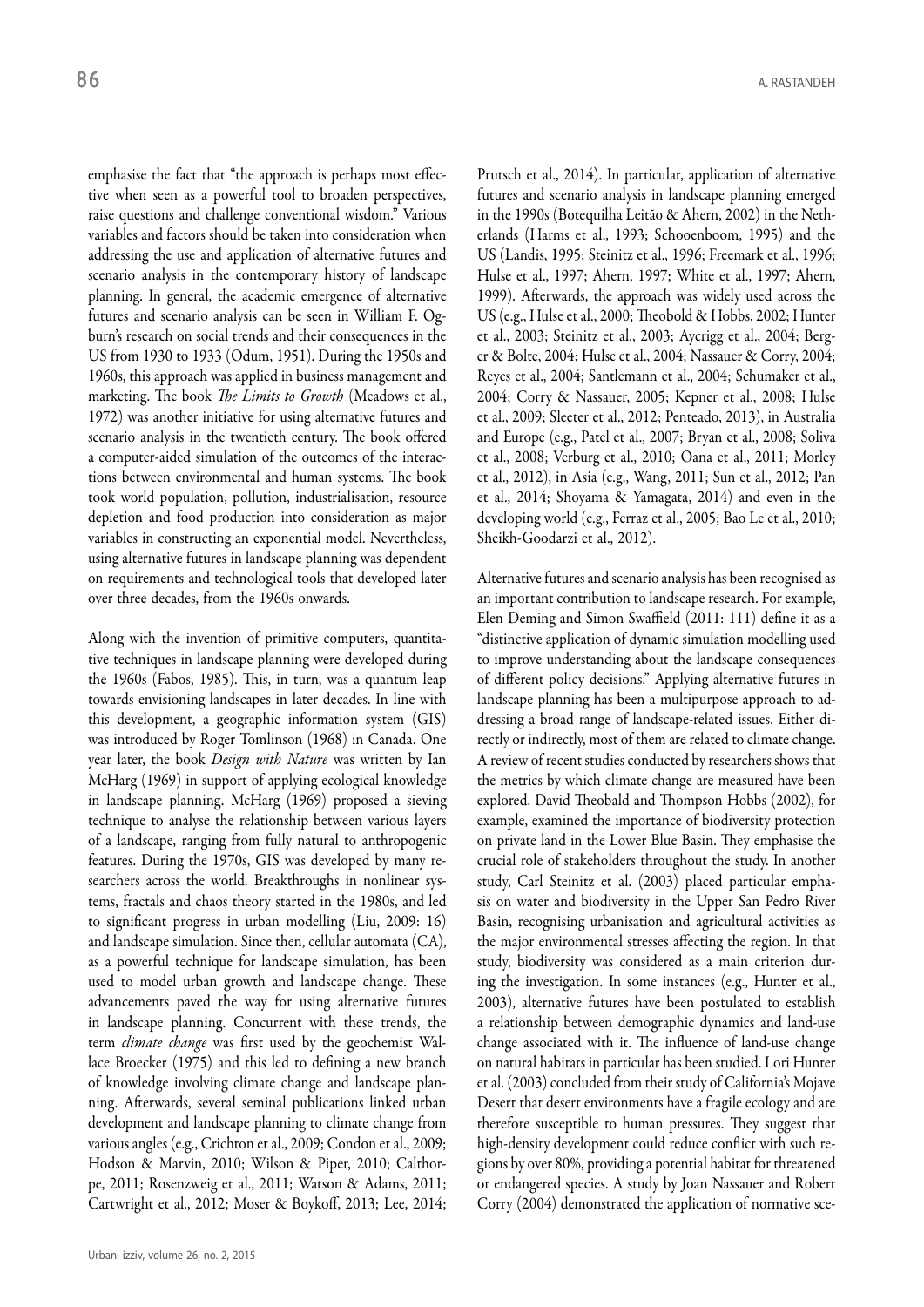narios in landscape ecology in Iowa agricultural watersheds using three scenarios: production, water quality and biodiversity. David Hulse et al. (2004) applied alternative landscape futures in the Willamette River Basin to examine the likely effects of various sets of land- and water-use policies on the landscape future. This study is an example of applying alternative futures in landscape planning due to the diversity and quantity of participants while making assumptions, as well as the considerable number of land-cover types defined for maps. More importantly, the research provides a conservation and restoration opportunities map created for use in a conservation scenario showing the importance of climate change–related concerns among researchers.

Robert Lilieholm et al. (2005) studied the relationship between urban development and the protection of environmental quality and public health in Utah to identify the likely conflicts between these variables over time. Emphasising the quality of life, this research presented a framework for envisioning the likely effects of urban development on environmental conditions. Focusing on the concept of sustainability in applying alternative futures in the Georgia Basin in British Columbia, Tara Sharma et al. (2005) argue that one of the main advantages of applying alternative futures in landscape planning is that this approach provides a basis for stakeholders to adopt informed land-use decisions and policies for the transition to a sustainable future. In a socio-environmental study, David Mouat et al. (2006) addressed the relationship between desertification and poverty using alternative futures. William Kepner et al. (2008) addressed potential water quality problems as a result of land-cover change in the American Pacific Northwest to provide options that could be useful for sustainable management of natural resources.

This review demonstrates that all alternative futures studies have concentrated on the concept of collective wisdom in landscape planning. Joan Baker et al. (2004) believe that community decision-making typically involves stakeholders with widely divergent viewpoints and values. The most important end product is developing consensus, or compromise, about desired goals and priorities; that is, shared vision for the future. The purpose of an alternative futures analysis is to facilitate this consensus-building. Mouat et al. (2006) believe that analysis of alternative futures is a forum for exchanging concerns, issues, and hopes for the future.

Having examined the advantages and strengths of using alternative futures in landscape planning over more than two decades, this approach can be applied in landscape envisioning relating to the likely effects of climate change. Over the last decade, applying alternative futures and scenario analysis for envisioning landscape policies with regard to climate change impacts has

increased. In Australia, two major alternative landscape futures studies in Lower Murray (Bryan et al., 2008) and New South Wales (Morley et al., 2012) are clear examples proving that climate change and its effects on landscapes have become the most important concern among researchers, authorities and policymakers. For example, Brett Bryan et al. (2008) address dry land areas and focus on climate change as a major factor affecting landscapes. Philip Morley et al. (2012) carried out a study on alternative landscape futures and climate change adaptation to show how alternative futures and scenario analysis can be a powerful tool for anticipating climate change impacts on coastal settlements and communities. Another alternative futures-centred study in Australia (Meyer et al., 2013) discussed the importance of addressing food production and conservation during climate change. The study invited other researchers to engage in new research on the current gaps and challenges in applying this approach. This trend can be also seen in European studies. In the UK, in a case study of the Humberhead Levels, Trudie Dockerty et al. (2006) documented an approach to constructing scenarios that can incorporate potential climate change impacts and reflect the uncertainty in climate change projections due to different environmental policies. Peter Verburg et al. (2010) argue that land-use change in Europe is affected by a variety of local conditions and global processes. They took climate change into consideration as an important factor affecting these variables. There is also further evidence indicating that applying alternative futures for climate change with particular concentration on spatially explicit landscape patterns has been recognised as a priority and necessity in landscape planning. In addition to these studies, there are still questions that should be answered in the future. Some important challenges, gaps and potentials relating to the use and application of alternative futures and scenario analysis in landscape planning with reference to climate change are discussed below.

## **4 Results and discussion**

Applying alternative futures and scenario analysis is an emerging approach for addressing the likely effects of climate change on urbanising landscapes. Since the 1990s, many studies have been conducted on alternative landscape futures and scenario analysis around the world, especially in developed countries. Although the majority of studies have minor differences in practice, a similar mechanism was used in all projects. In this study, this mechanism was represented in four main parts: definition, depiction, evaluation and synthesis (Table 2). The following section summarises the results of the research. The results consist of diverse findings from a comprehensive review of the international literature, an analysis of applied projects and survey findings. For better understanding and functional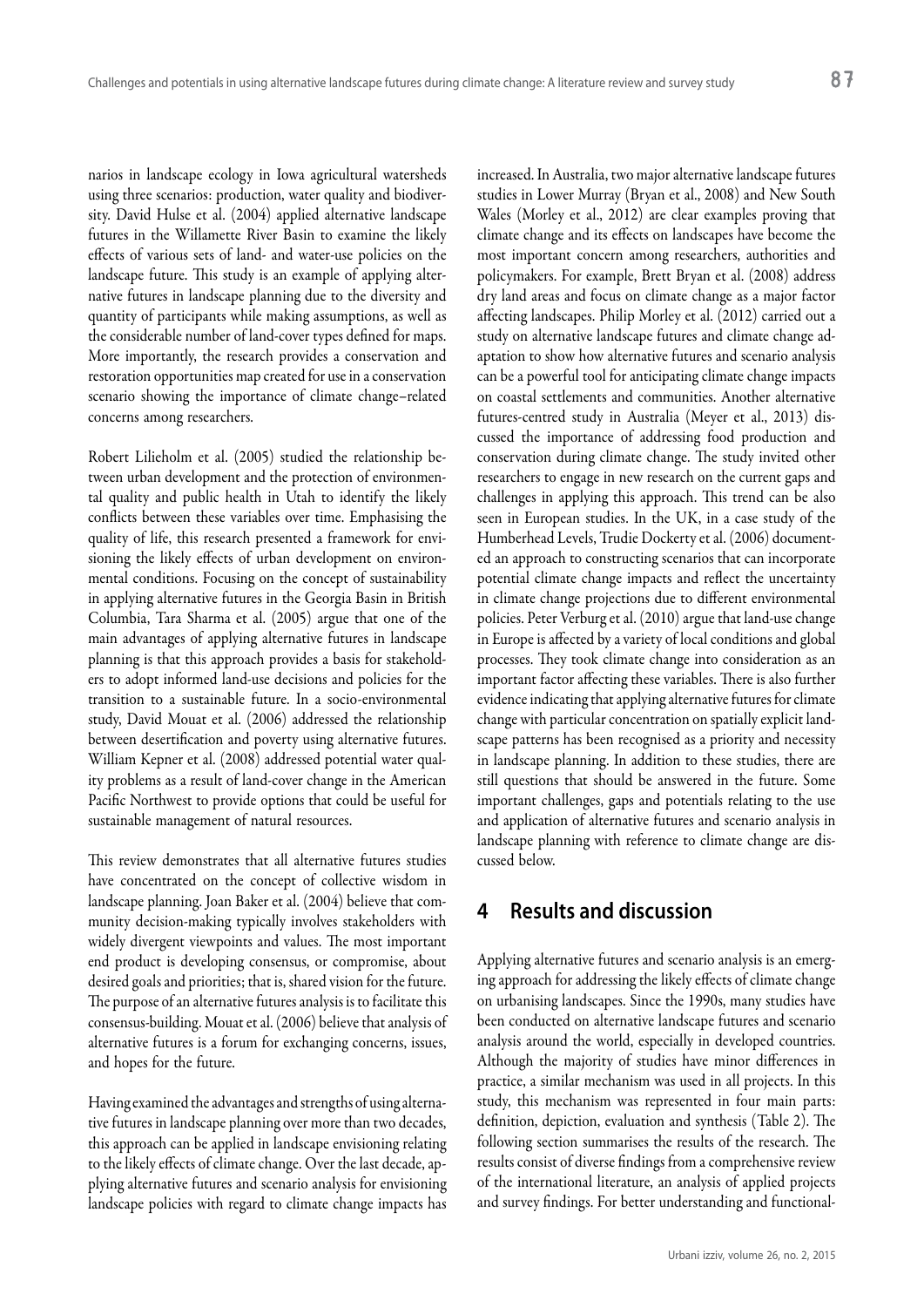ity, the results derived from data analysis and a literature review are presented in as descriptive a manner as possible.

#### **4.1 Definition 4.1.1 Data collection**

To collect various types of data, including verbal and environmental, various methods and tools should be applied. From ordinary data such as demographic trends, the trajectory of change in land price, housing demands, dwelling patterns and water consumption, to more specific climate change–related data such as climate change–induced immigration rate, energy demand, food security, the change in rainfall and temperature patterns, and the volume of greenhouse gas emission, should all be taken into consideration. In this process, it is important to constantly overlap verbal and environmental data to ensure that the accuracy of data is at an acceptable level. In the case of verbal data, it is also important to define a suitable framework for stakeholder participation in decision-making. Stakeholders are social forces and can be classified into four major groups: laypeople, influential persons, experts and local authorities. To reach a consensus among such a large group of stakeholders around the issues investigated, a comprehensive plan should be mapped to guarantee the active and effective role of each group in the entire process. Experiences from previous landscape-planning projects show that researchers constantly faced difficulties during data collection (e.g., Hulse et al., 2004; Sheikh-Goodarzi et al., 2012). Paying particular attention to climate-change impacts can make the situation even more difficult because climate change–related data are not available everywhere. Moreover, collecting the relevant data is time-consuming and expensive in many cases because researchers have to rely on technological tools such as satellite images, visual and numerical data, and technical maps. In addition, the methods by which accurate data are collected are extremely diverse and complex. The situation becomes even worse when researchers need to collect data based on field measurements.

Another concern is the accuracy of data. For the greatest accuracy of data, various data-collection methods should be applied in parallel. Although effective sometimes, remote sensing cannot be used as the only method for collecting climate change–related data on the landscape studied. In some cases, direct observation and field measurements should be a complimentary tool. Data collection is important and crucial in that landscape simulation and making assumptions will be based on the dataset collected using different methods, from different sources. Morley et al. (2012) listed a number of challenges while collecting data, including data access, time for assembly, and poor data quality. In addition, providing a rich set of correct data opens the opportunity for landscape depiction

in, for example, restoration and rehabilitation projects in the long run. Biogeoclimatic maps (see Bell, 1999) including all historical land-cover and land-use types, are essential for understanding the past conditions of the landscape and its ecological requirements. Such maps contain a wide range of spatial data about the landscape and provide a reliable basis for comparison and analysis of the landscape in the past, present and future.

#### **4.1.2 Making assumptions**

Mouat et al. (2006) state that alternative futures and scenario analysis in landscape planning is a forum for the exchange of concerns, issues and hopes for the future. The content of the assumptions is the rules under which landscapes change over time. Landscape transformation should be logically formulated and coded to achieve a set of landscape-change rules. Rules depend strongly on a broad range of variables that can be classified into abiotic, biotic and cultural resources (see Botequilha Leitão, 2006). On the one hand, the inherent complexity of natural ecosystems and, on the other hand, the diversity and uncertainty of anthropogenic activities in landscapes provide complicated conditions for making justifiable and plausible assumptions. If researchers pay more attention to climate-change impacts, making assumptions becomes more complicated due to the emergence of new variables and uncertainties. Although it is a fashionable term, climate change is not yet a concern among local authorities. It is also not a widely understood phenomenon among laypeople. Therefore, without pre-educational programs, it is unlikely that justifiable and plausible assumptions will be made for climate change– related alternatives.

Running an alternative landscape futures project requires two sets of assumptions (Figure 1). To start with, a set of general assumptions are made for all scenarios based on the overall conditions of the landscape studied, and then specific assumptions should be made for each specific alternative according to specific conditions. Making specific assumptions is a major task because it involves various types of knowledge.

Reaching a comprehensive agreement is indispensable for making justifiable and plausible assumptions, and this in turn can build a positive consensus around decision-making issues. Such consensus is a robust basis for the following steps of the process. To ensure the greatest possible accuracy of assumptions, it is essential to pay attention to concepts such as collective wisdom, synergy and strategic thinking.

To reach a comprehensive consensus on assumptions, various methods should be applied due to various stakeholders involved (Figure 2). Conducting a semi-structured informative interview with local authorities, experts and influential people,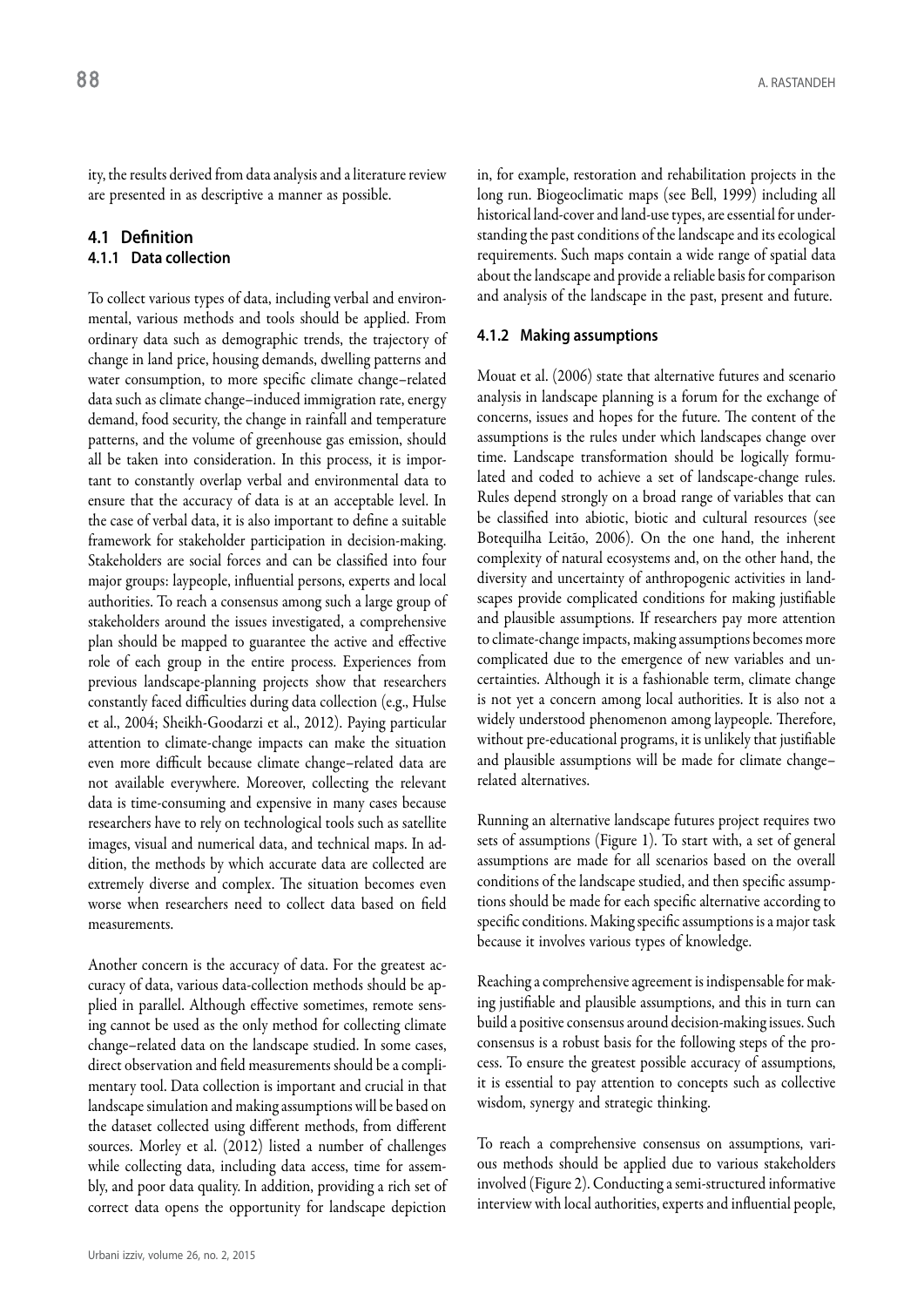

**Figure 1:** Making general and specific assumptions for constructing alternative futures.



**Figure 2:** A proposed model for reaching a comprehensive consensus on assumptions due to various stakeholders involved.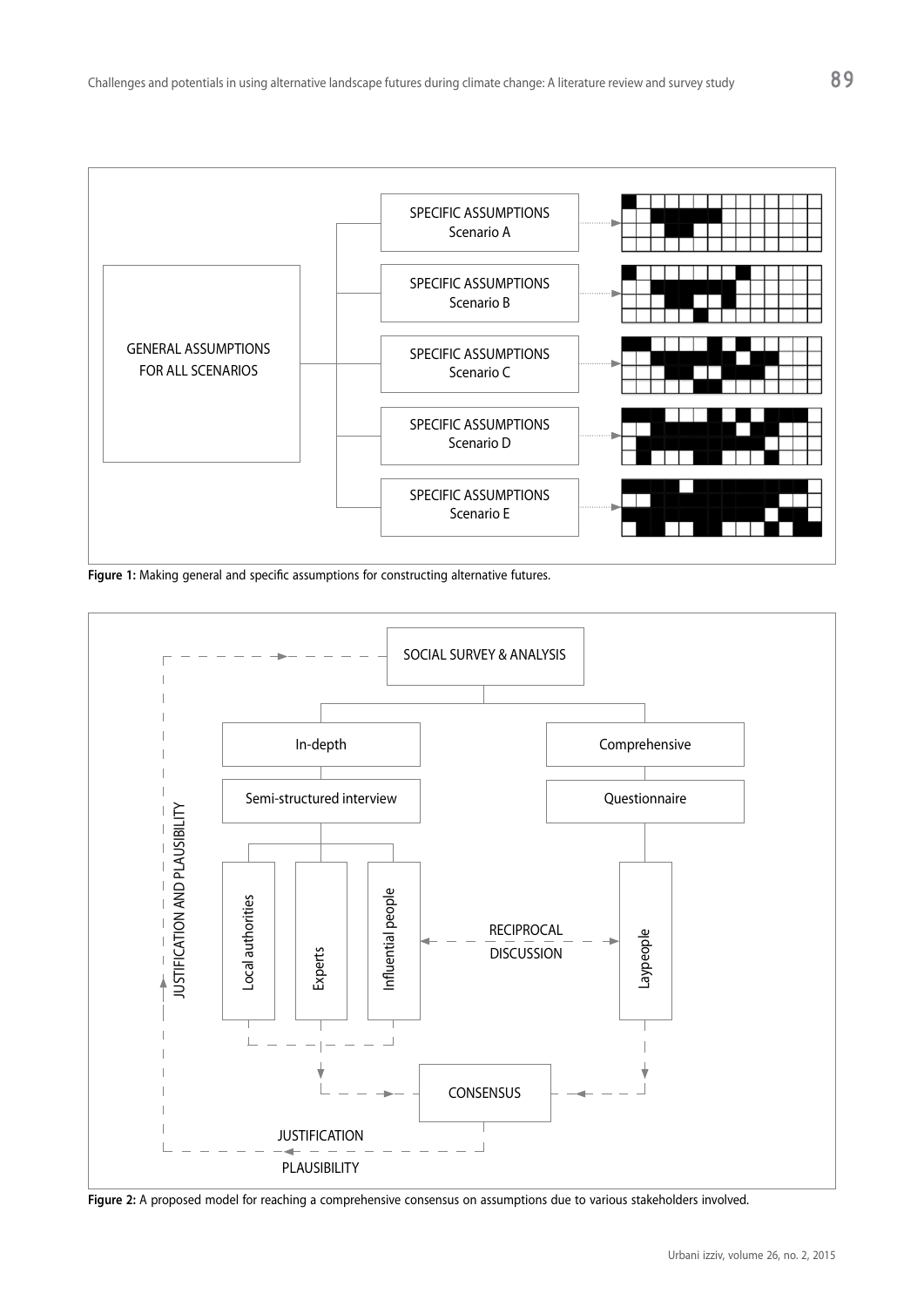

**Figure 3:** A proposed model for launching focus group discussion among experts, influential people, local authorities and laypeople.



Figure 4: A simplified process of translating verbal, environmental and written data into spatially explicit landscape patterns based on assumptions.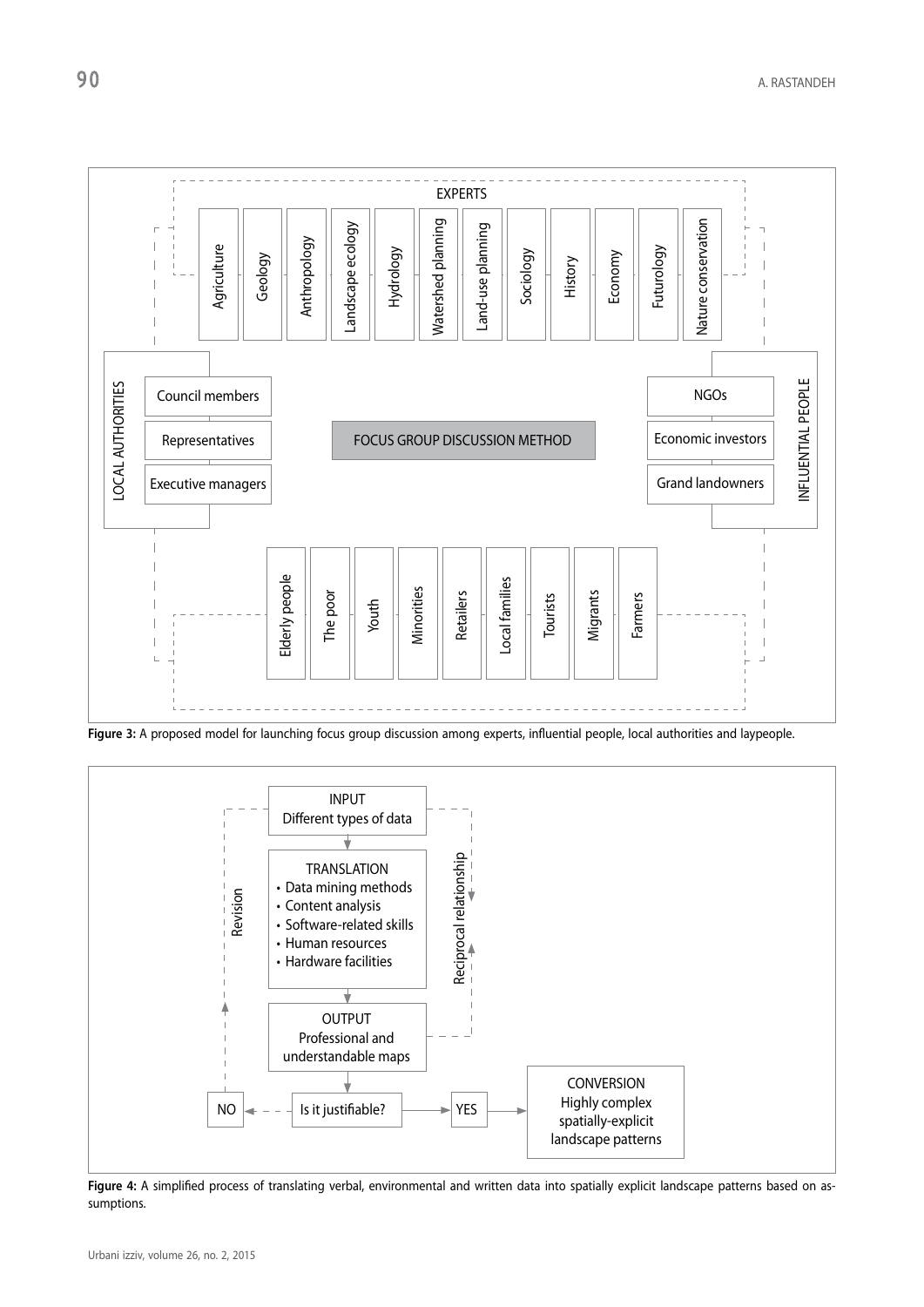

Figure 5: A normal depiction of the present and pre-urbanisation situations as well as three alternatives consisting of "no conservation no adaptation", "conservation without climate change adaptation" and "conservation and climate change adaptation" in a simulated landscape.

as well as a questionnaire-centred survey of laypeople, is important for collecting the attitudes, needs, demands, expectations and goals of the social groups related to the landscape and its likely change over time. To increase the validity in an interview-centred survey and decrease survey error, a snowballing approach is strongly recommended to create a conceptual link among experts, local authorities and influential people, and especially to avoid potential omissions among these groups of interviewees. Based on previous experience (see Hulse et al., 2004), it is also common for local people to elect representatives to regularly engage in discussion sessions during the project.

The significance of focus group discussion has been approved in social studies (see Wilson, 1997). This method is the key to increasing the public participation rate. Although it is timeconsuming and sometimes complicated, focus group discussion is a strong method for linking laypeople to experts, local authorities and influential people (Figure 3). In addition, it is applied to derive hidden/latent problems and desires from in-depth interviews and group discussion through a series of sessions. The output of such sessions is a wide array of causeand-effect diagrams and suggestions that can be used to make assumptions. In a more intellectual manner, holding workshops with experts is another way to construct logical goals and make assumptions for alternatives (see Nassauer & Corry, 2004). Beyond these, referring to well-established sources is indispensable, especially when making specific assumptions. In ecologically based landscape planning, for example, the four indispensable spatial patterns introduced by Richard Forman (1995), the illustrative patterns presented by Wenche

Dramstad et al. (1996), Lauri Karvonen's guidelines for ecological landscape planning (Karvonen, 2000), the specific guidelines offered by Virginia Dale et al. (2001), and The Environmental Law Institute's conservation thresholds for land-use planners (Environmental Law Institute, 2003) are examples of scientifically based sources through which assumptions can be formulated for ecologically based alternatives (see Penteado, 2013).

#### **4.2 Depiction**

The necessity of applying spatially explicit landscape modelling has been delineated and proved (Costanza & Voinov, 2004). Depicting assumptions made in the second step of the process inevitably depends on such models. Translating verbal data – including local knowledge, people's attitudes, needs, demands, expectations and goals relating to the landscape – into spatially explicit landscape patterns plays a pivotal role in the effectiveness and success of decision-making in which alternative futures and scenario analysis is the main tool. Using appropriate software and choosing appropriate models is essential (see Cartwright, 2008; Pettit & Wyatt, 2009). This step of the process is highly important because translating assumptions in the form of sets of words and phrases into digital maps is an integral part of defining different trajectories and, consequently, depicting different futures. The level of accuracy and validity of spatially explicit landscape patterns greatly depends on the accuracy and quality of this translation. Researchers, as translators, should be highly qualified and trained in order to ensure that assumptions are translated correctly. This conversion, in itself, reflects stakeholders' attitudes and goals relat-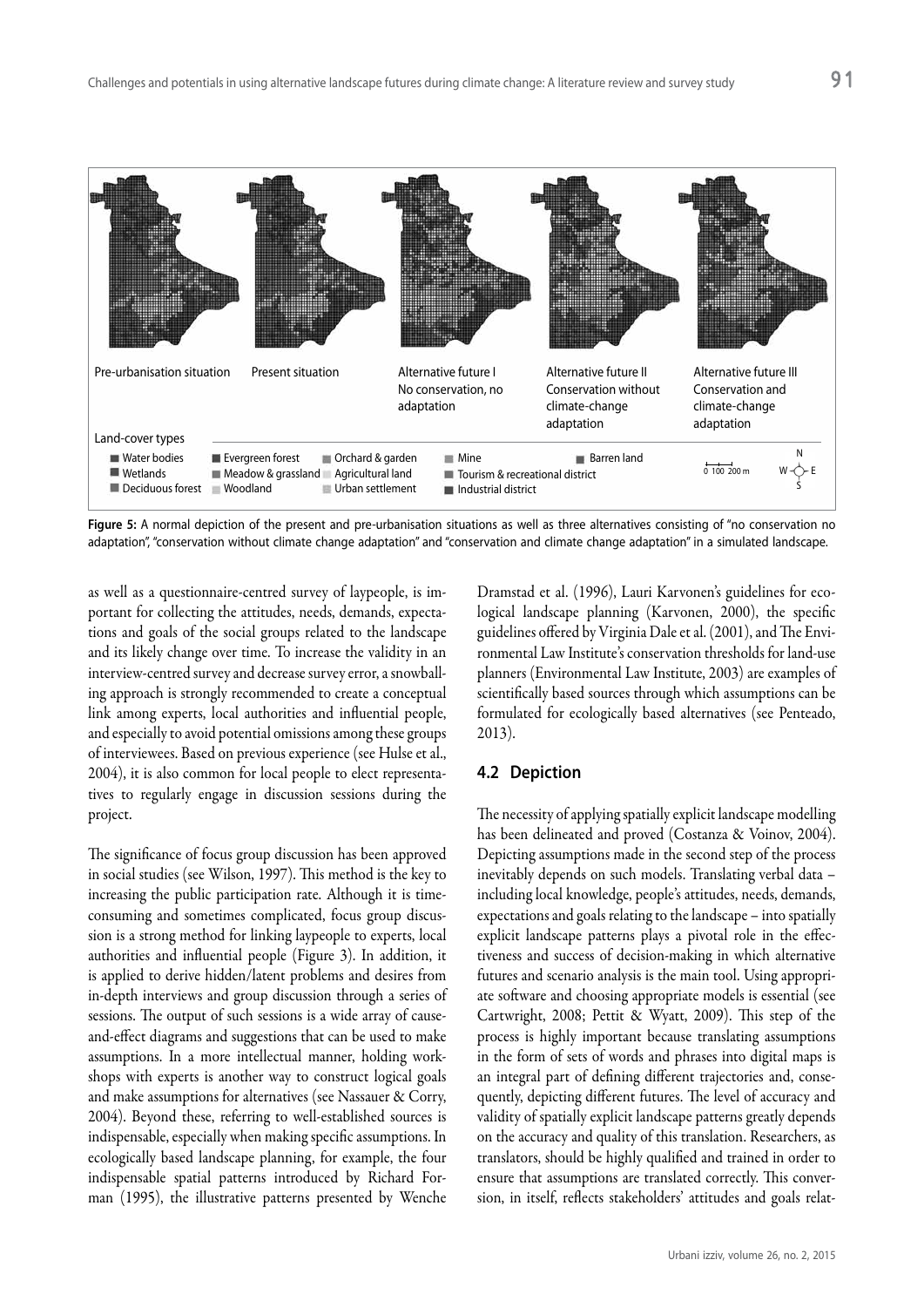

**Figure 6:** Depicting the trajectory of change due to climate change impacts ( $T_1$  to  $T_3$ ) and both haphazard urban development and climate change impacts ( $T_4$  to  $T_6$ ) in a spatially explicit landscape simulation,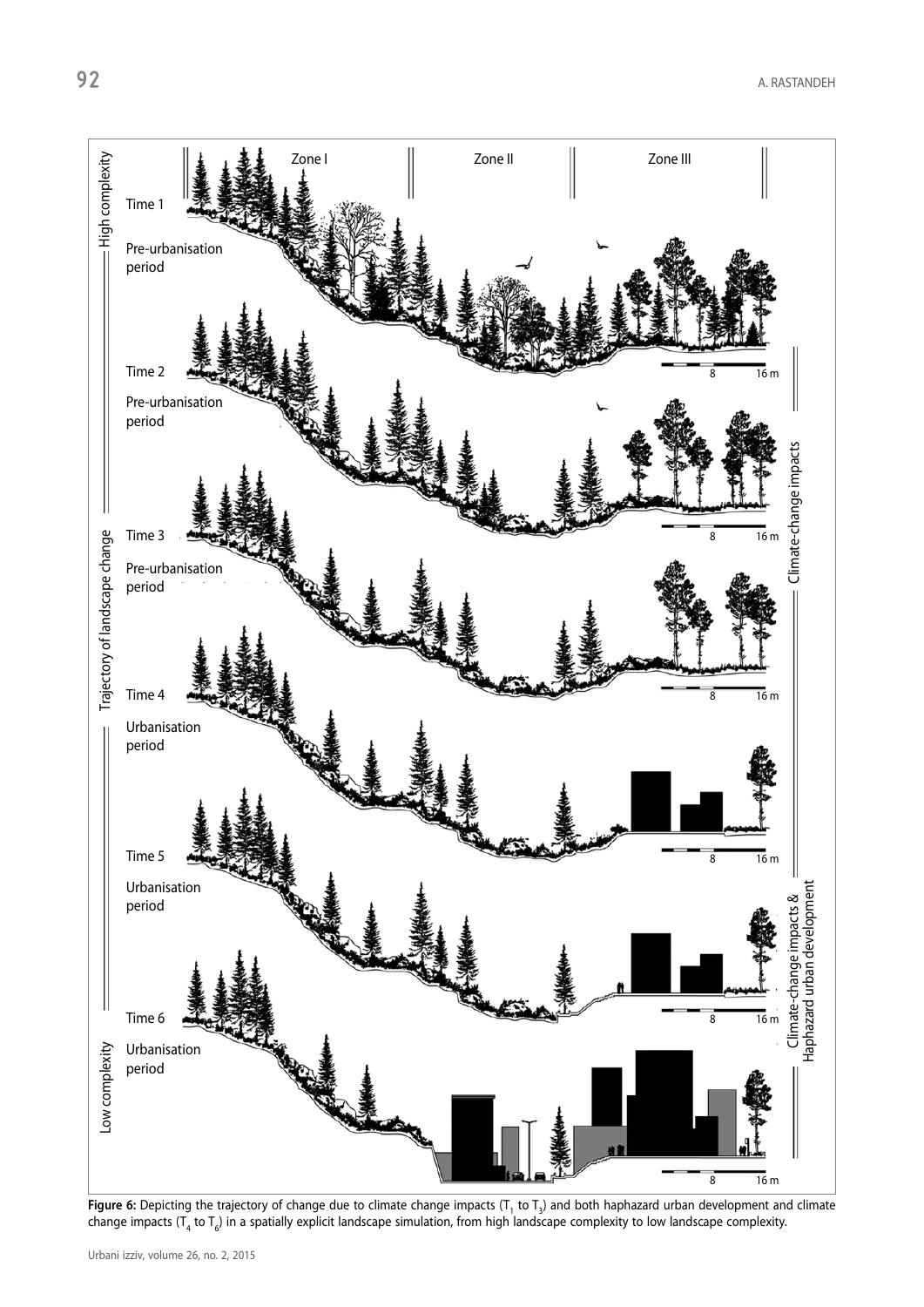| Verbal data: stakeholders' attitudes, needs, demands, expectations and goals.<br>Environmental data: abiotic, biotic and cultural resources, land-cover changes, geo-hydrological<br>Data collection<br>dynamics, soil structures, wildlife dispersal patterns, human-built development, urban and rural<br>growth patterns and demographic trends over time.<br>Definition<br>General assumptions: a set of general rules that is defined for all alternative landscape futures<br>to define the trajectory of landscape change over time.<br>Making assumptions<br>Specific assumptions: a set of specific rules that is defined for each alternative landscape future<br>specifically to define the trajectory of landscape change under particular circumstances over<br>time.<br>Basic definitions: scale, resolution, land-cover classification in map legend.<br>Software and hardware requirements: possibility of using software such as Arc GIS, FRAGSTATS,<br>3-D Studio Max, Cry Engine and Esri City Engine.<br>Depiction<br>Human resources: availability of collaboration with highly qualified researchers for translating<br>assumptions into spatially explicit landscape patterns.<br>Consensus mechanism: a justifiable mechanism to guarantee the interactions between resear-<br>chers, policymakers and stakeholders in translation.<br>Defining indicators and metrics: a set of qualitative and quantitative indicators and landscape<br>metrics to systematically analyse each alternative landscape future.<br>Analysers: a group of highly qualified experts that participate in a team to describe alternative<br>landscape futures and explore their advantages and disadvantages.<br>Evaluation<br>Multi-criteria decision-making techniques: the possibility of applying quantitative methods<br>such as SAW (simple additive weighted), TOPSIS (technique for order preference by similarity to<br>ideal solution) and ELECTRE (elimination and choice expressing reality) and combine them with<br>qualitative methods such as a Delphi panel.<br>Trade-offs: ranking alternative landscape futures based on socioeconomic, cultural, ecological<br>and environmental priorities.<br>Synthesis<br>Selection: choosing the most justifiable alternative landscape futures. | General steps | Sub-steps | Requirements and issues under investigation |  |
|-------------------------------------------------------------------------------------------------------------------------------------------------------------------------------------------------------------------------------------------------------------------------------------------------------------------------------------------------------------------------------------------------------------------------------------------------------------------------------------------------------------------------------------------------------------------------------------------------------------------------------------------------------------------------------------------------------------------------------------------------------------------------------------------------------------------------------------------------------------------------------------------------------------------------------------------------------------------------------------------------------------------------------------------------------------------------------------------------------------------------------------------------------------------------------------------------------------------------------------------------------------------------------------------------------------------------------------------------------------------------------------------------------------------------------------------------------------------------------------------------------------------------------------------------------------------------------------------------------------------------------------------------------------------------------------------------------------------------------------------------------------------------------------------------------------------------------------------------------------------------------------------------------------------------------------------------------------------------------------------------------------------------------------------------------------------------------------------------------------------------------------------------------------------------------------------------------------------------------------------------------------------------------------------------------------|---------------|-----------|---------------------------------------------|--|
|                                                                                                                                                                                                                                                                                                                                                                                                                                                                                                                                                                                                                                                                                                                                                                                                                                                                                                                                                                                                                                                                                                                                                                                                                                                                                                                                                                                                                                                                                                                                                                                                                                                                                                                                                                                                                                                                                                                                                                                                                                                                                                                                                                                                                                                                                                             |               |           |                                             |  |
|                                                                                                                                                                                                                                                                                                                                                                                                                                                                                                                                                                                                                                                                                                                                                                                                                                                                                                                                                                                                                                                                                                                                                                                                                                                                                                                                                                                                                                                                                                                                                                                                                                                                                                                                                                                                                                                                                                                                                                                                                                                                                                                                                                                                                                                                                                             |               |           |                                             |  |
|                                                                                                                                                                                                                                                                                                                                                                                                                                                                                                                                                                                                                                                                                                                                                                                                                                                                                                                                                                                                                                                                                                                                                                                                                                                                                                                                                                                                                                                                                                                                                                                                                                                                                                                                                                                                                                                                                                                                                                                                                                                                                                                                                                                                                                                                                                             |               |           |                                             |  |
|                                                                                                                                                                                                                                                                                                                                                                                                                                                                                                                                                                                                                                                                                                                                                                                                                                                                                                                                                                                                                                                                                                                                                                                                                                                                                                                                                                                                                                                                                                                                                                                                                                                                                                                                                                                                                                                                                                                                                                                                                                                                                                                                                                                                                                                                                                             |               |           |                                             |  |
|                                                                                                                                                                                                                                                                                                                                                                                                                                                                                                                                                                                                                                                                                                                                                                                                                                                                                                                                                                                                                                                                                                                                                                                                                                                                                                                                                                                                                                                                                                                                                                                                                                                                                                                                                                                                                                                                                                                                                                                                                                                                                                                                                                                                                                                                                                             |               |           |                                             |  |
|                                                                                                                                                                                                                                                                                                                                                                                                                                                                                                                                                                                                                                                                                                                                                                                                                                                                                                                                                                                                                                                                                                                                                                                                                                                                                                                                                                                                                                                                                                                                                                                                                                                                                                                                                                                                                                                                                                                                                                                                                                                                                                                                                                                                                                                                                                             |               |           |                                             |  |
|                                                                                                                                                                                                                                                                                                                                                                                                                                                                                                                                                                                                                                                                                                                                                                                                                                                                                                                                                                                                                                                                                                                                                                                                                                                                                                                                                                                                                                                                                                                                                                                                                                                                                                                                                                                                                                                                                                                                                                                                                                                                                                                                                                                                                                                                                                             |               |           |                                             |  |
|                                                                                                                                                                                                                                                                                                                                                                                                                                                                                                                                                                                                                                                                                                                                                                                                                                                                                                                                                                                                                                                                                                                                                                                                                                                                                                                                                                                                                                                                                                                                                                                                                                                                                                                                                                                                                                                                                                                                                                                                                                                                                                                                                                                                                                                                                                             |               |           |                                             |  |
|                                                                                                                                                                                                                                                                                                                                                                                                                                                                                                                                                                                                                                                                                                                                                                                                                                                                                                                                                                                                                                                                                                                                                                                                                                                                                                                                                                                                                                                                                                                                                                                                                                                                                                                                                                                                                                                                                                                                                                                                                                                                                                                                                                                                                                                                                                             |               |           |                                             |  |
|                                                                                                                                                                                                                                                                                                                                                                                                                                                                                                                                                                                                                                                                                                                                                                                                                                                                                                                                                                                                                                                                                                                                                                                                                                                                                                                                                                                                                                                                                                                                                                                                                                                                                                                                                                                                                                                                                                                                                                                                                                                                                                                                                                                                                                                                                                             |               |           |                                             |  |
|                                                                                                                                                                                                                                                                                                                                                                                                                                                                                                                                                                                                                                                                                                                                                                                                                                                                                                                                                                                                                                                                                                                                                                                                                                                                                                                                                                                                                                                                                                                                                                                                                                                                                                                                                                                                                                                                                                                                                                                                                                                                                                                                                                                                                                                                                                             |               |           |                                             |  |
|                                                                                                                                                                                                                                                                                                                                                                                                                                                                                                                                                                                                                                                                                                                                                                                                                                                                                                                                                                                                                                                                                                                                                                                                                                                                                                                                                                                                                                                                                                                                                                                                                                                                                                                                                                                                                                                                                                                                                                                                                                                                                                                                                                                                                                                                                                             |               |           |                                             |  |
|                                                                                                                                                                                                                                                                                                                                                                                                                                                                                                                                                                                                                                                                                                                                                                                                                                                                                                                                                                                                                                                                                                                                                                                                                                                                                                                                                                                                                                                                                                                                                                                                                                                                                                                                                                                                                                                                                                                                                                                                                                                                                                                                                                                                                                                                                                             |               |           |                                             |  |

**Table 2:** Four general steps in applying alternative futures and scenario analysis in landscape planning for climate change

ing to the landscape's future. Since 2000, three-dimensional depictions of alternative futures have become a commonplace method to enhance the level of laypeople's perception regarding spatial and temporal concepts (e.g., Hulse et al., 2004; Nassauer & Corry, 2004; Berger & Brown, 2008; Mansergh et al., 2008). In addition, using new techniques such as cellular automata (CA) in running scenarios is crucial (see Maxwell et al., 2004; Clarke, 2008; Liu, 2009). In the survey, most participants agreed that translating data into spatially explicit landscape patterns is still a challenging issue in alternative futures–based landscape-planning projects. According to the survey, about 90% of participants "strongly agree" or "agree" with this view. Having analysed a considerable number of case studies around the world, a simple and important model can be proposed for translating non-spatial data into spatially explicit landscape patterns (Figure 4). The model illustrates how different types of data can be converted to useful spatially explicit landscape patterns after a long process. Ultimately, the outputs should be illustrations that can be easily understood (Figure 5 and Figure 6).

#### **4.3 Evaluation and synthesis**

Despite all advancements, evaluating alternatives still faces a wide range of limitations (Corry & Nassauer, 2005). In general, a group of highly experienced experts should be engaged in the evaluation to analyse alternatives based on the criteria selected. To do so, quantitative methods, including multiple attribute/criteria decision-making approaches such as SAW (simple additive weighting), TOPSIS (Technique for order preference by similarity to ideal solution) and ELEC-TRE (elimination and choice expressing reality), and qualitative methods such as a Delphi panel would be beneficial as well as appropriate (see Hwang & Yoon, 1981; Pimerol & Romero, 2000; Linstone & Turoff, 2002). In this step, the most difficult task is to find a shared language between experts from different disciplines to evaluate alternatives and scenarios. Arc GIS can be a sufficient tool to facilitate this communication.

In evaluation, landscape metrics relating to climate change should be defined. Both climate change and anthropogenic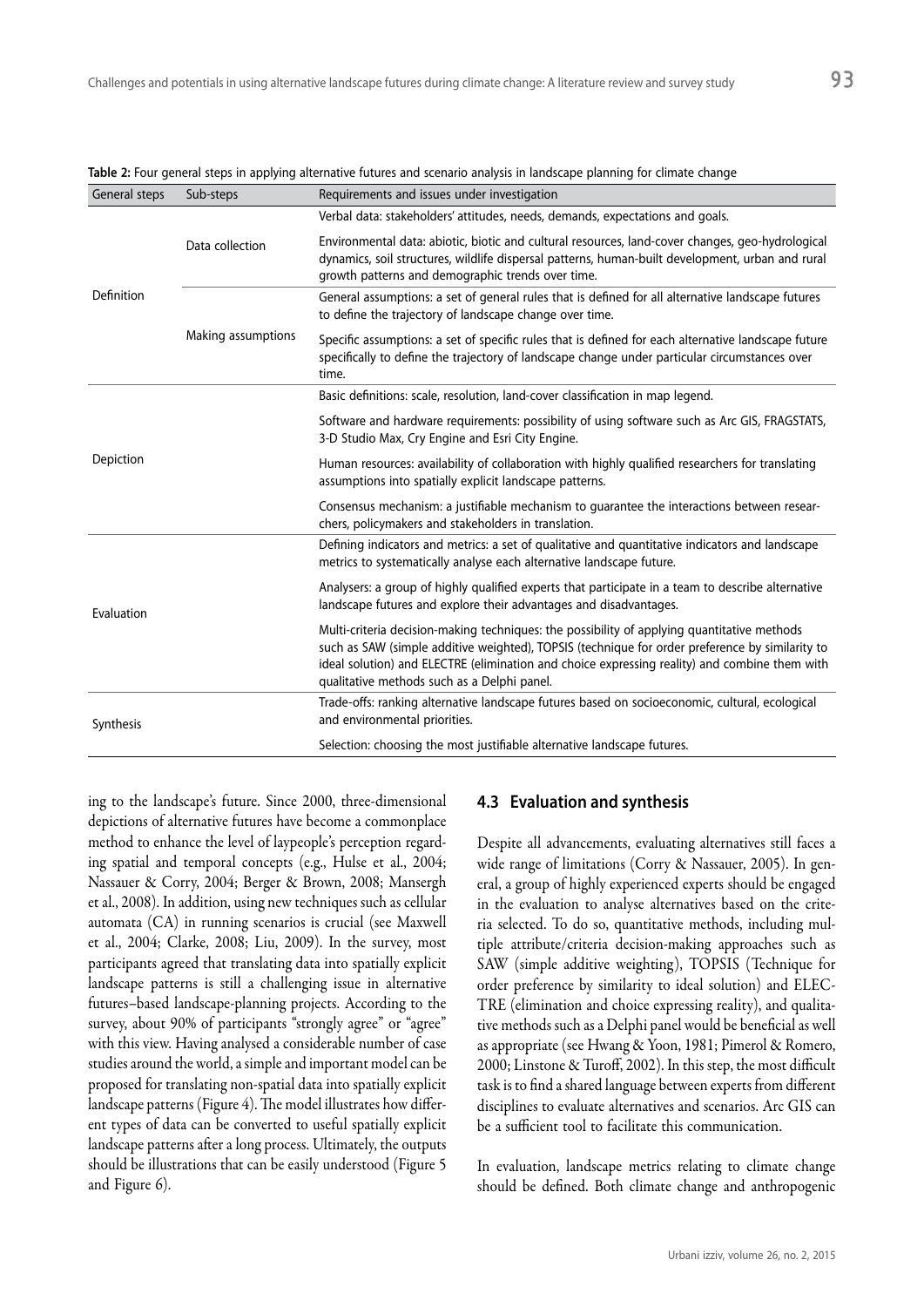

**Figure 7:** Trajectory of bio-structural landscape change with reference to the change in the quality of life over time from the pre-urbanisation period  $(T_1$  to  $T_3)$  to the urbanisation period (starting from the exacerbation point).



**Figure 8:** a) The role of alternative futures and scenario analysis in climate-change mitigation and adaptation; b) and the need for the approach development over the coming decades.

Note: a) AFSA & CC: "strongly agree" = 42%, "agree" = 45%, "not sure" = 10%, "no response" = 3%; b) NFD: "strongly agree" = 26%, "agree" = 45%, "not sure" = 13%, "disagree" = 13%, "no response" = 3%

impacts can be addressed by quantitative methods. New metrics from a careful combination of common metrics can be taken into consideration. Landscape bio-structural complexity, for example, is a suggested metric that can be examined as a basis for comparing landscape change over an extended period of time during evaluation and synthesis (Figure 7). In this instance, a set of landscape composition and configuration metrics can be merged to define a more powerful metric for evaluation.

#### **4.4 Perspectives, challenges and gaps**

In general, there is a robust consensus among experts regarding the effectiveness of alternative futures and scenario analysis as a decision-making approach in landscape planning. According to the survey results, approximately 74% and 23% of participants strongly agree and agree with this viewpoint. No disagreement was recorded in the responses. This result proves that using alternative futures is a valid tool for envisioning the landscape future across the world. These numbers show that participants have a united voice in the inevitable role of this approach regarding landscape-planning issues. An increase in the use of this approach in landscape-related decision-making in various countries is also confirmed by the results of the survey. The results indicate that this approach can also be a way to develop knowledge of landscape ecology in applied landscape-planning projects. According to the survey, about 90% of participants strongly agree, or at least agree, that using alternative futures and scenario analysis in landscape planning can contribute to an awareness relating to landscape ecology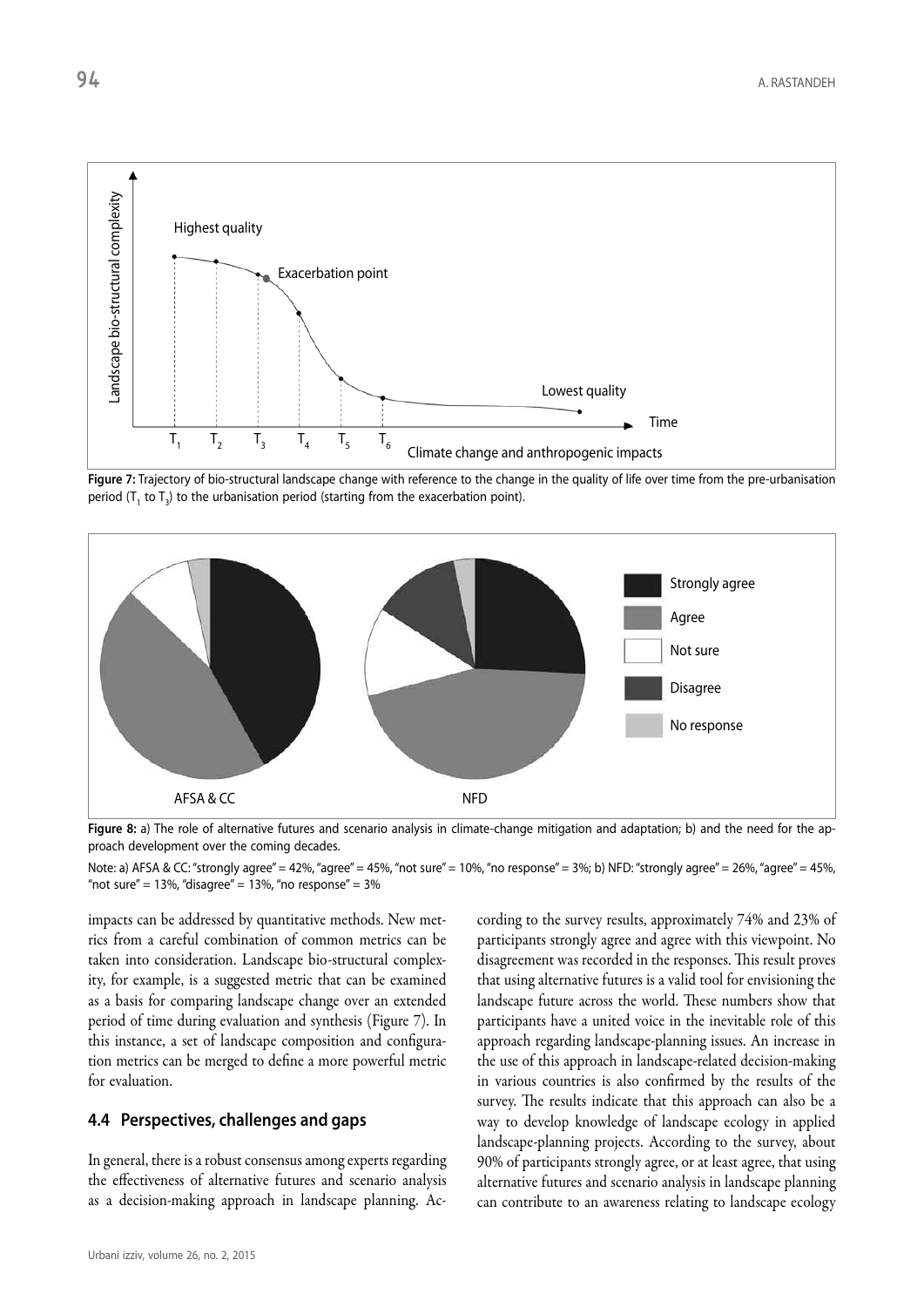knowledge and vice versa. The surprising finding is that no disagreement was documented among respondents in this case.

Furthermore, the responses to the survey show that this approach can be used more widely in the twenty-first century. It has been argued that this approach is clearly a horizontal tool of landscape planning for different purposes. The vast majority of participants (about 87%) feel that alternative futures and scenario analysis can be an effective approach for addressing climate change through depicting spatially explicit landscape patterns and climate change–induced spatial changes over time. About 71% of respondents believe that this approach is still in its initial stages and should be developed during the coming decades (Figure 8). This finding indicates that there is special attention to climate change among researchers working on alternative landscape futures. Despite this, some statement reflected a degree of scepticism about the role of this approach as a tool for making decisions about landscapes through depicting climate-change mitigation strategies. For example, one participant stated:

At this time, I doubt that alternative futures can be a useful tool for climate change mitigation. There is too much uncertainty about how the climate will change and more even uncertainty about how ecosystems will respond to climate change. If climate change and ecosystem models greatly improve such that uncertainty is greatly reduced, then it may make sense to incorporate them into an alternative futures process.

Nonetheless, there is still a divergence of opinions around some issues. For example, in the case of practical aspects, there is no agreement on the exact number of alternatives that should be defined in a given landscape-planning project. Whereas 16%, 13%, 10% and 19% of respondents stated that the number of alternatives should be three, four, five or more than five, about 29% of them believe that it cannot be determined. In addition, three respondents are convinced that the number of alternatives should be between three and five, and only one participant left the question unanswered.

Despite all advancements and achievements in applying this approach in making decisions and landscape planning, there are still challenges and problems in practice that should be addressed. To diagnose the most challenging steps of the approach in applied activity, numerous projects were examined (e.g., Theobold & Hobbs, 2002; Hunter et al., 2003; Steinitz et al., 2003; Aycrigg et al., 2004; Berger & Bolte, 2004; Hulse et al., 2004; Nassauer & Corry, 2004; Schumaker et al., 2004; Sharma et al., 2005; Bryan et al., 2008; Patel et al., 2007; Kepner et al., 2008; Soliva et al., 2008; Hulse et al., 2009; Verburg et al., 2010; Oana et al., 2011; Morley et al., 2012). Respondents were then asked to state the challenges and dif-



**Figure 9:** Five major steps in applying alternative futures and scenario analysis in landscape planning: data collection (DC), definition of alternatives (DA), making assumptions (MA), simulation and depiction of scenarios (SD) and scenario analysis (SA). The degree of being challengeable in practice was identified based on the number of selections by the participants.

ficulties that they encountered. According to the survey results, the factor "making assumptions" (MA) was selected seventeen times by respondents as the most challenging step of the approach. After that, "definition of alternatives" (DA) based on the project requirements, goals and research questions was identified as the second most challenging step. Next, "data collection" (DC) was selected ten times by the respondents. These three steps are defined in "definition", the first step of the mechanism, and this reemphasises the fact that the first step of such projects is highly important. According to the results, "simulation and depiction of scenarios" (SD) and "scenario analysis" (SA) were seen as less challenging (Figure 9). In some cases, participants also provided additional information in their responses. For example, one expert stated that all steps are important, but data collection and collecting historical landscape records is a requisite for the following steps:

... I picked the first one [data collection and collecting historical landscape record], for the reason that if you fail in that you will fail in all the next phases as well. If collecting historical data based on non-spatial data, for example interviewing people, results can be good in the best case but often people do not remember things accurately in terms of time and place, and stories of different people can be different. If collecting spatial data, e.g. historical maps, the mapping process and its purpose has to be known as those maps differ greatly from the present ones. In our project, for example, we used historical parceling maps which aimed at distributing goodproductive and bad-productive agricultural land evenly between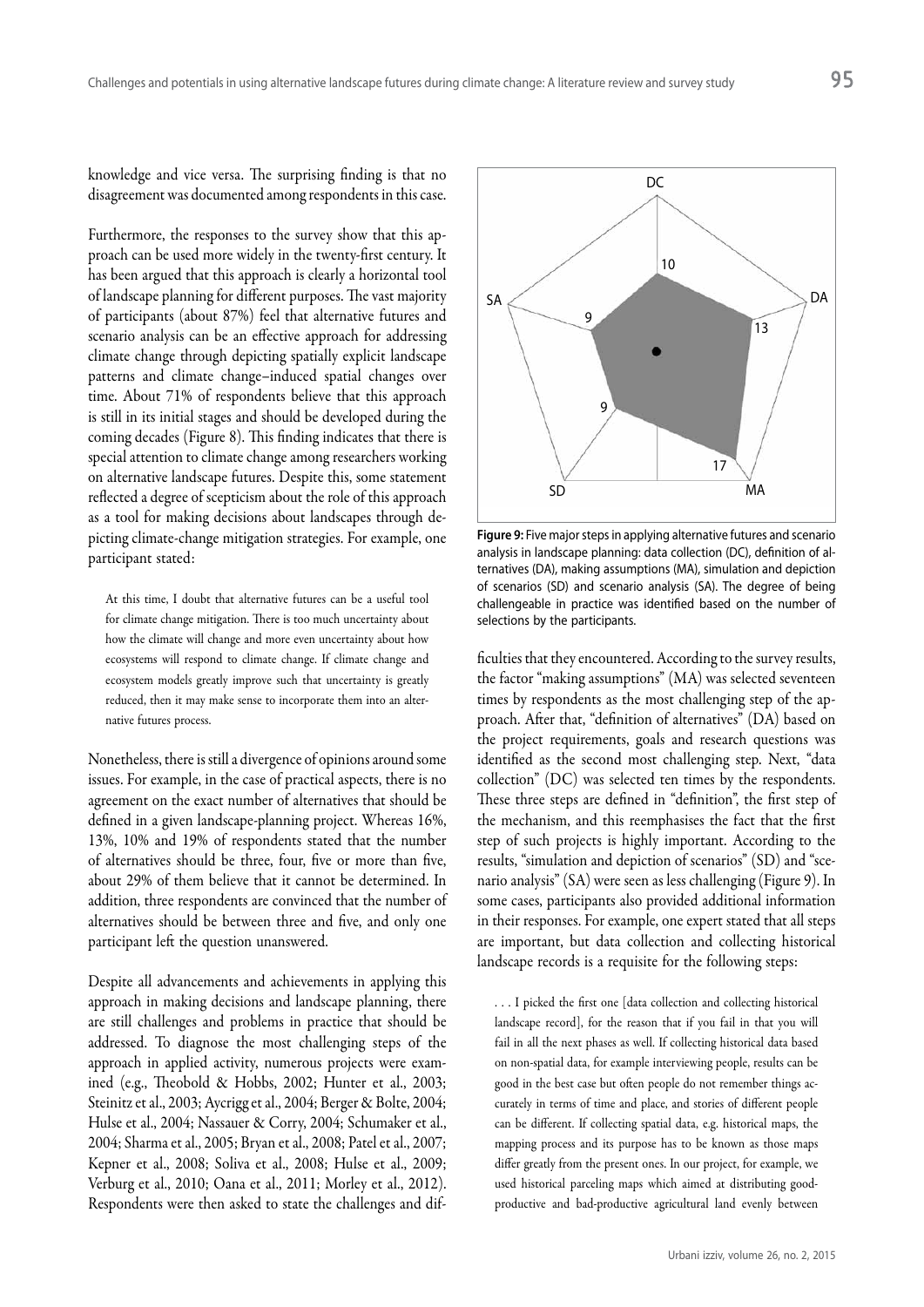| <b>Attitudes</b>          | Variables mentioned                          | Examples of the most important statements                                                                                                                                                                                                                                                                                                                                                                |  |
|---------------------------|----------------------------------------------|----------------------------------------------------------------------------------------------------------------------------------------------------------------------------------------------------------------------------------------------------------------------------------------------------------------------------------------------------------------------------------------------------------|--|
| No specific scale         | Nature of problem,<br>nature of participants | This strongly depends on the nature of the problem and the nature of the participants.<br>However, it should not be too small (i.e., smaller than around $10 \times 10 \text{ km}^2$ ) or too lar-<br>ge (i.e., larger than 100 $\times$ 100 km <sup>2</sup> ). Note that scenarios can be developed for regions<br>that are much larger (up to global), but the planning needs to be for smaller areas. |  |
|                           |                                              | This depends on who needs this information. However, given the current level of un-<br>derstanding and the uncertainty associated with climate change projections, there is<br>little genuine value in considering areas that are less than 105 ha.                                                                                                                                                      |  |
|                           |                                              | It depends on the research question and the type of landscape.                                                                                                                                                                                                                                                                                                                                           |  |
|                           | Research question, lan-                      | The size of the area depends on the questions about landscape change being asked.                                                                                                                                                                                                                                                                                                                        |  |
|                           | dscape type                                  | It depends on the research question and the type of landscape.                                                                                                                                                                                                                                                                                                                                           |  |
|                           |                                              | The alternative futures can pertain to the entire study area or only a portion of it, de-<br>pending on the variable.                                                                                                                                                                                                                                                                                    |  |
|                           |                                              | It depends on the aims of the project, on the landscape characteristics and extension.                                                                                                                                                                                                                                                                                                                   |  |
|                           | Aim of project, landscape<br>characteristics | It depends on the scope of the project (regional, sub-regional, catchment, landscape<br>matrix) and its context.                                                                                                                                                                                                                                                                                         |  |
|                           |                                              | It depends on the study area.                                                                                                                                                                                                                                                                                                                                                                            |  |
|                           |                                              | It might vary according to the fragmentation of the area.                                                                                                                                                                                                                                                                                                                                                |  |
|                           |                                              | It depends on the city: the entire urban area should be included.                                                                                                                                                                                                                                                                                                                                        |  |
|                           | Data availability                            | As the spatial extent of analysis becomes smaller, the spatial grain of data must beco-<br>me finer and both the data and models must be more accurate.                                                                                                                                                                                                                                                  |  |
|                           | Resolution                                   | I prefer as large as possible. Resolution is important.                                                                                                                                                                                                                                                                                                                                                  |  |
|                           |                                              | It depends on land cover data available down to 30 by 30 $m^2$ .                                                                                                                                                                                                                                                                                                                                         |  |
| Specific scale determined |                                              | A > 100 km <sup>2</sup> ; A > 1000 km <sup>2</sup> ; 1 $\le$ A $\le$ 100 km <sup>2</sup> ; 10 $\le$ A $\le$ 100 km <sup>2</sup> .                                                                                                                                                                                                                                                                        |  |
|                           |                                              | $100 \le A \le 10,000$ km <sup>2</sup> ; $5,000 \le A \le 50,000$ km <sup>2</sup> .                                                                                                                                                                                                                                                                                                                      |  |
| Other responses           |                                              | At least three scales are needed.                                                                                                                                                                                                                                                                                                                                                                        |  |
|                           |                                              | Could be at any scale: site to global.                                                                                                                                                                                                                                                                                                                                                                   |  |
|                           |                                              | The scale is less significant than taking the area and issue as a whole.                                                                                                                                                                                                                                                                                                                                 |  |

**Table 3:** The most important statements derived from open-ended questions regarding the appropriate scale in alternative futures and scenario analysis.

**Table 4:** Dependency of the approach on eight qualitative factors affecting the approach implementation in landscape-planning projects.

| Factors          | Likert scale (%) weighted from 5 to 1 |           |                 |              |                                       |         |                           |
|------------------|---------------------------------------|-----------|-----------------|--------------|---------------------------------------|---------|---------------------------|
|                  | Strongly agree (%)                    | Agree (%) | Not sure $(\%)$ | Disagree (%) | Strongly disagree (%) No response (%) |         | Total score               |
|                  | $w = 5$                               | $w = 4$   | $w = 3$         | $w = 2$      | $w = 1$                               | $w = 0$ | $(\Sigma S_i \times W_i)$ |
| LPP              | 36                                    | 45        | 19              | 0            | 0                                     | 0       | 417                       |
| LEK              | 32                                    | 42        | 16              | 10           | 0                                     | 0       | 396                       |
| <b>SRF</b>       | 26                                    | 42        | 19              | 10           | 0                                     |         | 375                       |
| <b>SCM</b>       | 6                                     | 52        | 26              | 13           | 3                                     | 0       | 345                       |
| МA               | 61                                    | 26        | 10              | 3            | 0                                     |         | 445                       |
| LCT              |                                       | 23        | 45              | 16           | 3                                     | 6       | 297                       |
| QHR              | 36                                    | 61        | 3               | 0            | 0                                     | 0       | 433                       |
| <b>MMT</b>       | 26                                    | 29        | 19              | 23           | 0                                     |         | 349                       |
| Average $(\sim)$ | 28.6                                  | 40        | 19.5            | 9.2          | 0.6                                   | 2.1     | 389                       |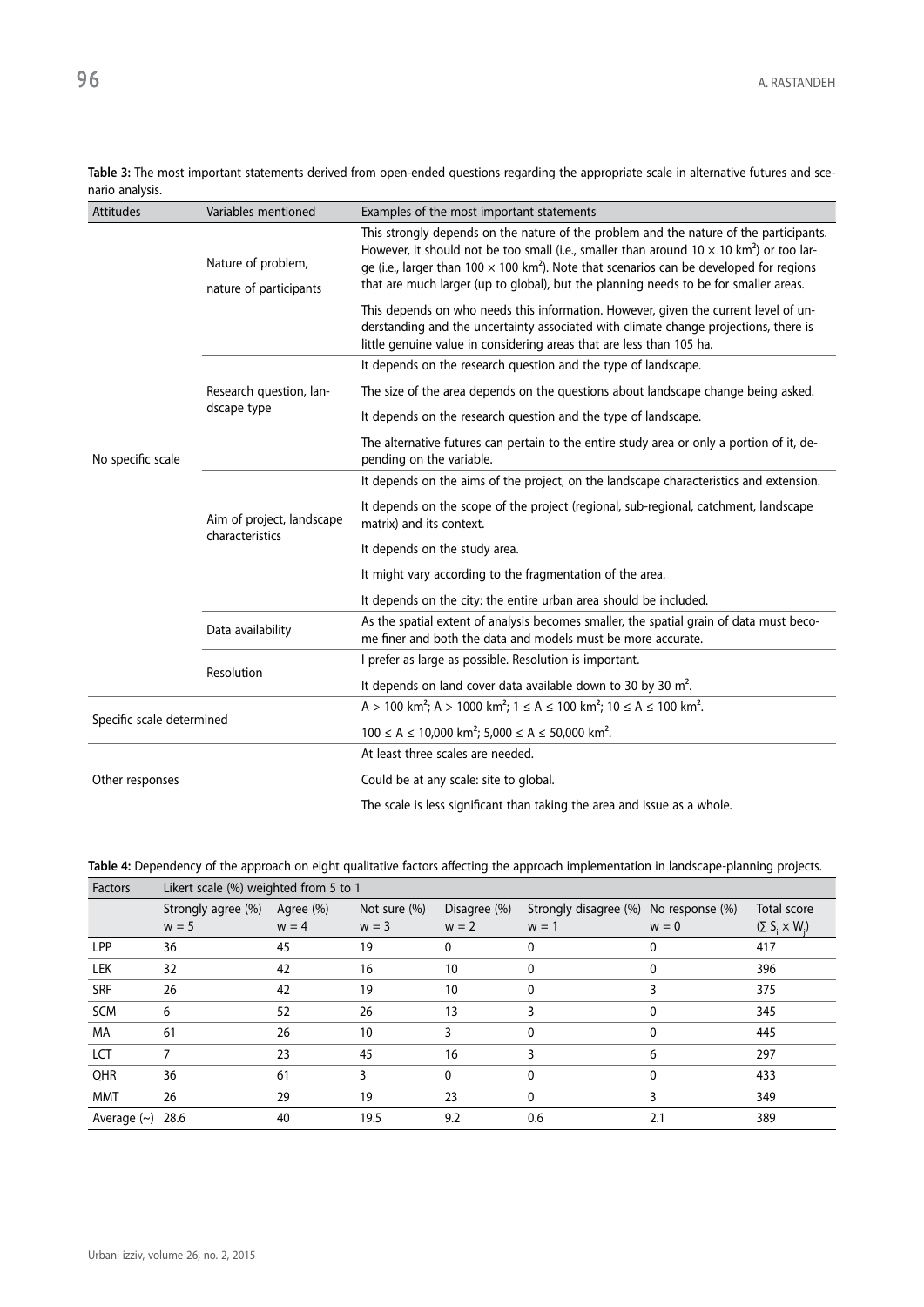

Figure 10: Dependency of the approach on eight qualitative factors affecting the approach implementation in landscape-planning projects. Note: LPP = Local people participation, LEK = Local ecological knowledge, SRF = Software-related facilities, SCM = Statistical concepts and methods, MA = Making assumptions, LCT = Land-cover types, QHR = Qualified human resources, MMT= Modelling methods and tools.

the different households. To be able to interpret those maps, you have to initially understand that all the map categories are based on land productivity, and only those good-productive plots have been mapped in high accuracy . . .

Another important challenge reflected in the completed questionnaires is choosing the appropriate scale and resolution. Many participants believe that the scale of study should be spatially broad, but there is no consensus regarding the exact scale for applying alternative futures and scenario analysis in landscape planning. Analysis of case studies reveals that the issue of scale varies from individual site to global, as shown by the survey results (Table 3). Although there seem to be similarities in applying logical criteria for choosing appropriate scale and resolution, some researchers prefer to choose different scales in different situations. One of the most important reasons is the lack of accessibility to accurate spatial data, including updated satellite images and aerial photos. Although some respondents specified a particular scale and resolution, the majority of respondents cited no specific standard for

choosing scale and resolution. The latter group mentioned diverse variables that shaped their responses. The responses reflect that the scale should be selected case by case, according to the study goals and objectives.

Beyond these controversial issues, there are deeper challenges and gaps that should be investigated for further development of the approach in the future. According to the responses, some practical challenges deserve more attention. One participant stated:

. . . the biggest challenge is actually getting the planners and decisionmakers to use the information and outputs that are generated by scenario analyses . . .

Applying alternative futures and scenario analysis depends on a broad spectrum of requirements and prerequisites ranging from human resources to technological tools. In many cases, failure in applying this approach has been the result of shortcomings and weaknesses in these requirements and prerequisites. Using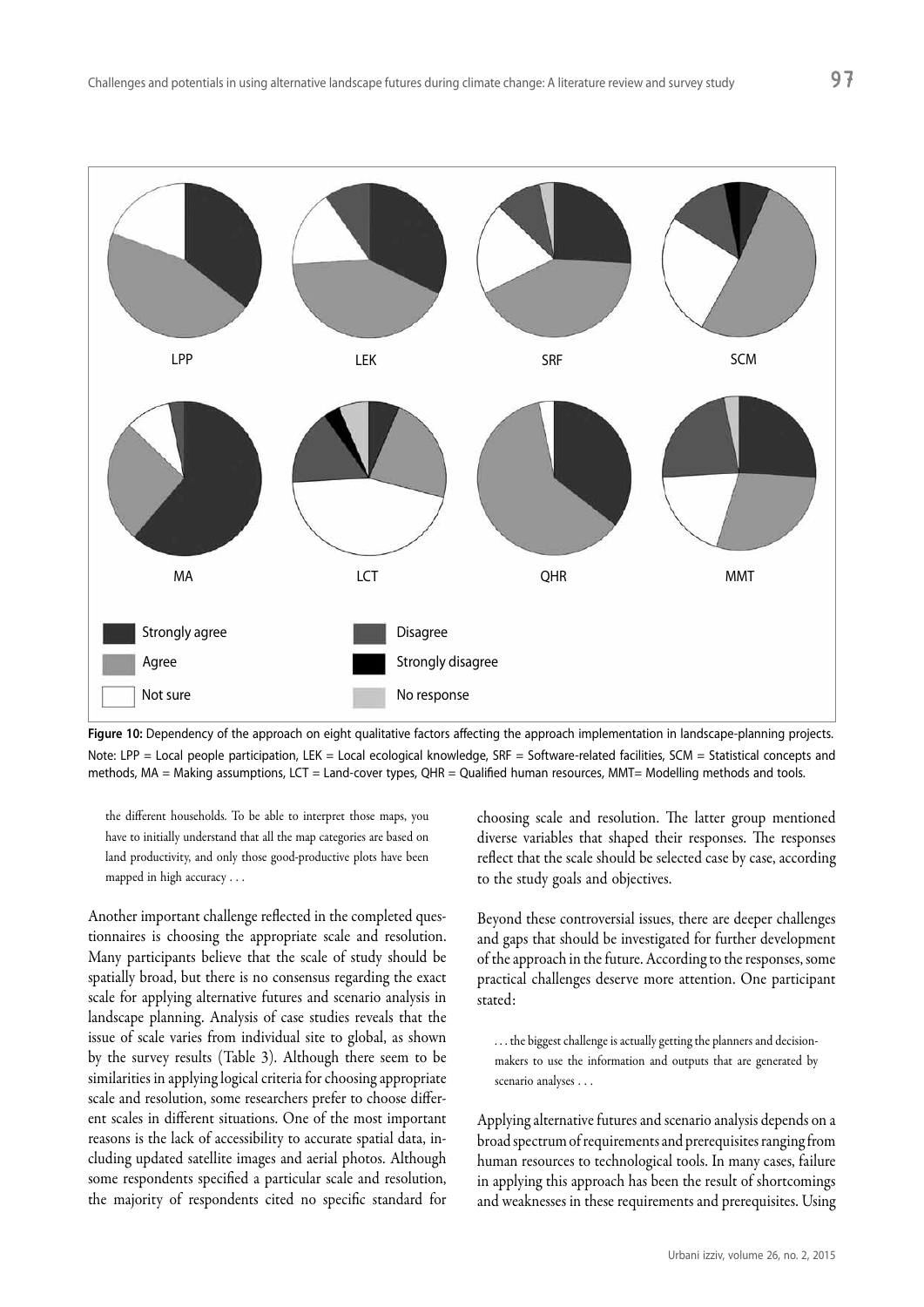| Category                                            | Current concerns and challenges                                                                                                                    |
|-----------------------------------------------------|----------------------------------------------------------------------------------------------------------------------------------------------------|
| Scale and size                                      | Lack of appropriate scale and resolution due to the absence of effective technological infrastruc-<br>tures and tools.                             |
|                                                     | Lack of accurate land-based data.                                                                                                                  |
| Consensus building on definition of<br>alternatives | Difficulty of establishing vertical and horizontal relationships between people, local authorities,<br>experts, and researchers.                   |
|                                                     | Divergence of objectives relating to landscape due to deep differences in stakeholders' cultural,<br>economic, and social backgrounds.             |
|                                                     | Difficulty of providing a long-term platform for people and their representatives to be engaged<br>in building consensus on defining alternatives. |
|                                                     | Lack of historical data regarding the landscape under study and investigation.                                                                     |
|                                                     | Being time-consuming, especially in making specific assumptions for each specific alternative.                                                     |
| Making assumptions                                  | Discernible differences between people's visions about landscape future.                                                                           |
|                                                     | Uncertainties about the future.                                                                                                                    |
|                                                     | Lack of sufficient confidence in the future.                                                                                                       |
| Spatially explicit patterns                         | Complexity of translating words, phrases, texts, sketches, flowcharts, and diagrams into spatially<br>explicit landscape patterns.                 |
|                                                     | Dearth of simulation and spatial modelling skills.                                                                                                 |
| Evaluation                                          | Complexity of selecting appropriate qualitative and quantitative indicators for making compari-<br>son between alternatives.                       |
|                                                     | Difficulty of overlapping evaluations provided by each group of experts.                                                                           |

**Table 5:** Information excerpts depicting the current concerns and challenges in applying alternative futures and scenario analysis in landscape planning

multiple-choice questions based on a Likert scale, the approach depends on eight factors: local people participation )LPP), local ecological knowledge (LEK), software-related facilities (SRF), statistical concepts and methods (SCM), making assumptions (MA), land-cover types (LCT), qualified human resources (QHR), and modelling methods and tools (MMT). The results show that making assumptions (MA) and qualified human resources (QHR) are the most important factors in applying alternative futures and scenario analysis in landscape planning affecting the quality and accuracy of the project. Next, local people participation (LPP), local ecological knowledge (LEK), software-related facilities (SRF), modelling methods and tools (MMT), statistical concepts and methods (SCM) and ultimately the number of land-cover types (LCT) stand in the next places. Weighted numbers and scores were calculated to form a meaningful statistical picture of the value and importance of each factor (Table 4 and Figure 10).

It is clear that the use of alternative futures and scenario analysis in decision-making for landscapes has been recognised. More importantly, there has been progress in the development of this approach that facilitates its application in climate change–related decision-making. Despite this, there are concerns and challenging issues that should be examined. These concerns and challenges have been categorised according to the findings of the literature review as well as the results of the survey (Table 5). Many reasons have been cited by participants for the existence of such problems. The analysis of applied projects, as mentioned above, demonstrates a need to refine, upgrade, develop, and update this approach to make it more applicable under conditions of climate change. These actions should encompass all issues relating to the application of alternative futures from the beginning to the end.

## **5 Conclusion**

This study showed that applying alternative futures and scenario analysis in landscape planning can provide a perfect platform for examining the likely effects of adaptation and mitigation strategies on a landscape's future in the face of climate change impacts. The approach opens up a great opportunity for decision-makers to extend their perspective and adopt appropriate landscape policies before reaching a no-return point, from the sustainable point of view. Inappropriate use of this method can be misleading, causing detrimental effects on decision-making and consequently policies adopted for landscapes. In fact, this approach can be a key policy instrument for how to integrate climate change impacts, social values and ecological conditions into decision processes when planning landscapes. Applying this approach *can* reduce the common conflicts among stake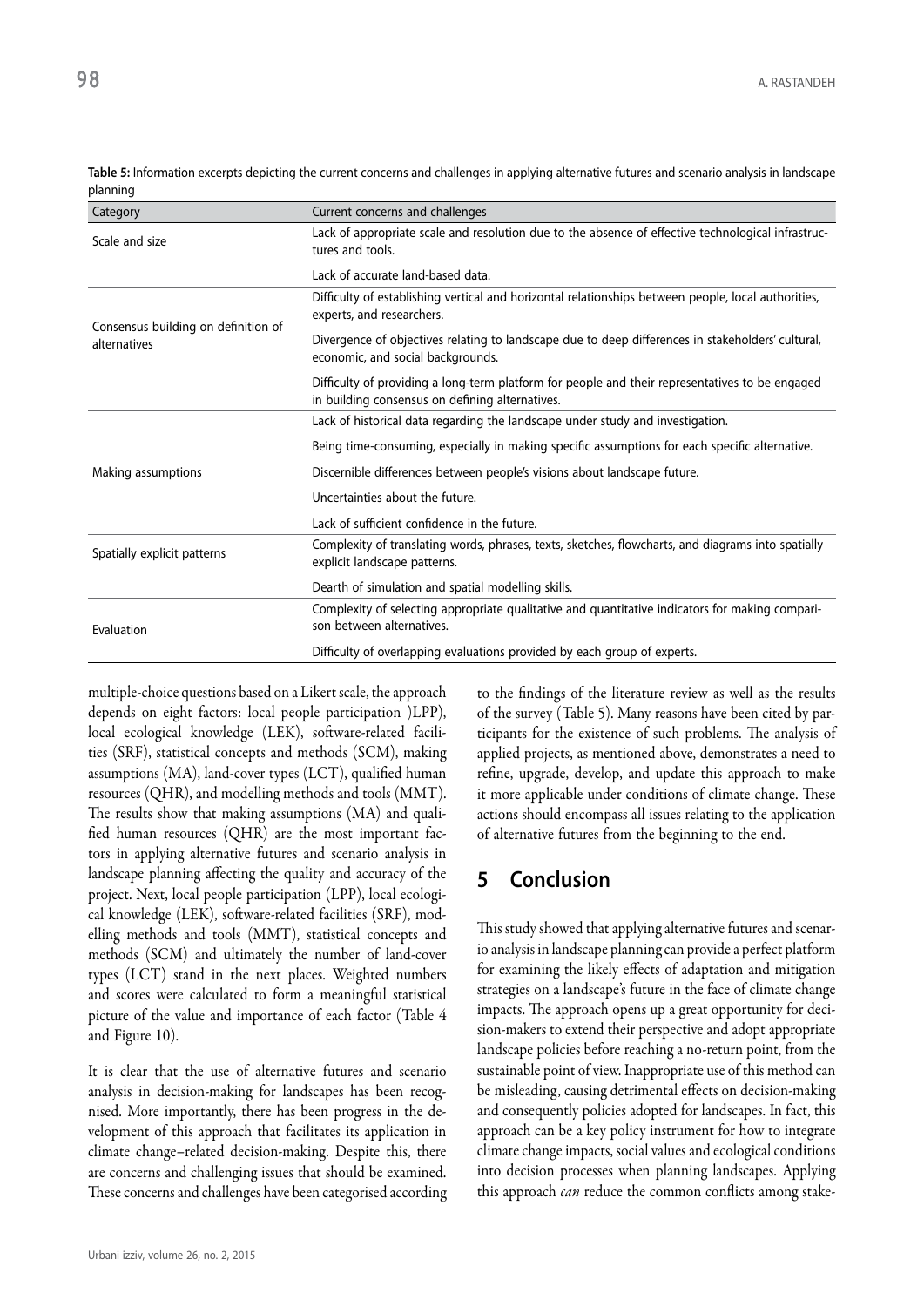holders whose values and attitudes are completely different. Alternative futures and scenario analysis is a multidimensional mechanism through which informed decisions can be made based on collective wisdom.

Thanks to recent technological advancements, this approach can be effective more than ever before. In the future, for example, satellite images can make collecting historical landscape data easier than in the past. Because software is developing rapidly, landscape simulation is becoming increasingly realistic and understandable, like never before. At the same time, the use of these technological tools is becoming increasingly sophisticated and this in turn requires more trained human resources. While technologies are progressing, landscape datasets should also be updated and enriched. For example, preparing biogeoclimatic landscape maps in each region provides a perfect basis for defining restorative as well as climate change– proof alternatives. When a biogeoclimatic map is available, it becomes possible to formulate a road map for converting current landscape patterns into ecologically restored ones through defining specific alternatives. Familiarity with the natural history of a landscape is another important factor ensuring that restorative and climate change–proof alternatives are defined accurately.

This study shows that there is still an essential need to develop methods and technologies through which justifiable and reliable assumptions can be translated into realistic spatially explicit landscape patterns. In this case, using pictorial questionnaires and illustrative sketches can build up an understanding of climate-change impacts on a landscape's future especially among laypeople. People's participation plays an important role in collecting data and making assumptions. Therefore, it is essential to facilitate people's engagement in these activities through various incentives. Some online facilities (e.g., internet-based social networks) are available options that can be used to push back geographical distances and help researchers tackle some problems relating to public participation. People that live in a landscape can increase the odds of achieving success if they play their role correctly. All beneficiaries should have their own voice in the entire process of making decisions and adopting landscape policies. Justice is the key in this instance. It is society's right to choose its destiny based on active participation and informed decisions. Where people have a sense of attachment to the project, they strive to actively take part in all steps of the project. Local landowners as a potential driving force behind landscape restoration plans can also play a crucial role to guarantee the success of the decisions made based on comprehensive consensus.

To adopt landscape policies with regard to climate change impacts, new types of data should be gathered, new assumptions should be made, new simulation techniques should be applied and new metrics should be defined for evaluating alternatives. Beyond these, landscape ecology, as a trans-disciplinary science, should be taken into consideration when addressing climate change issues because these principles hold the key to defining new alternatives in the initial steps, as well as providing metrics to evaluate them at the end of the project. This research paves the way for examining the potential advantages of this approach in making decisions and adopting policies for a landscape's future, where urbanisation and climate change are two powerful driving forces behind inevitable changes. Furthermore, it invites other researchers to address the current gaps, challenges and perspectives for better use and more effective application of the approach in the future.

Amin Rastandeh

Tarbiat Modares University, Tehran, Iran E-mail: amin.rastandeh@yahoo.com

#### **References**

Acharya, A. K. & Barragán Codina, M. R. (2012) Social segregation of indigenous migrants in Mexico: An overview from Monterrey. *Urbani izziv*, 23(1), pp. 140–149. DOI: 10.5379/urbani-izziv-en-2012-23-01-006

Ahern, J. (1997) At the crossroads: Sustainable future or urban sprawl? Spatial concepts and scenarios for the Lisbon metropolitan area. In: Reis Machado, J. & Ahern, J. (eds.) *Environmental challenges in an expanding urban world and the role of emerging information technologies,*  pp. 13–26*.* Lisbon, CNIG.

Ahern, J. (1999) Spatial concepts, planning strategies and future scenarios: A framework method for integrating landscape ecology and landscape planning. In: Klopatek J. & Gardner, R. (eds.) *Landscape ecological analysis: Issues and applications,* pp. 175–201. New York, Springer. DOI: 10.1007/978-1-4612-0529-6\_10

Ahern, J. (2007) Green infrastructure for cities: The spatial dimension. In: Novotny, V., Breckenridge, L. & Brown, P. (eds.) *Cities of the future: Towards integrated sustainable water and landscape management*, pp. 267–283. London, IWA Publishing.

Alberti, M. & Marzluff, J. M. (2004) Ecological resilience in urban ecosystems: linking urban patterns to human and ecological functions. *Urban Ecosystems,* 7(3), pp. 241–265.

DOI: 10.1023/B:UECO.0000044038.90173.c6

Aycrigg, J. L., Harper, S. J. & Westervelt, J. D. (2004) Simulating land use alternatives and their impacts on a desert tortoise population in the Mojave Desert, California. In: Costanza, R. & Voinov, A. (eds.) *Landscape simulation modeling: A spatially-explicit, dynamic approach*, pp. 249–273. New York, Springer. DOI: 10.1007/0-387-21555-7\_10

Baker, J. P., Hulse, D. W., Gregory, S. V., White, D., Van Sickle, J., Berger, P. A., et al. (2004) Alternative futures for the Willamette River Basin, Oregon. *Ecological Applications*, 14(2), pp. 313–324. DOI: 10.1890/02-5011

Bao L. Q., Park, S. J. & Vlec, P. L. G. (2010) Land Use Dynamic Simulator (LUDAS): A multi-agent system model for simulating spatio-temporal dynamics of coupled human–landscape system 2.Scenario-based application for impact assessment of land-use policies. *Ecological Informatics*, 5(3), pp. 203–221. DOI: 10.1016/j.ecoinf.2010.02.001

Barre, R. (2004) *Participative and coherent scenario building: An input/ output balance model: The case of the French national futuris operation*.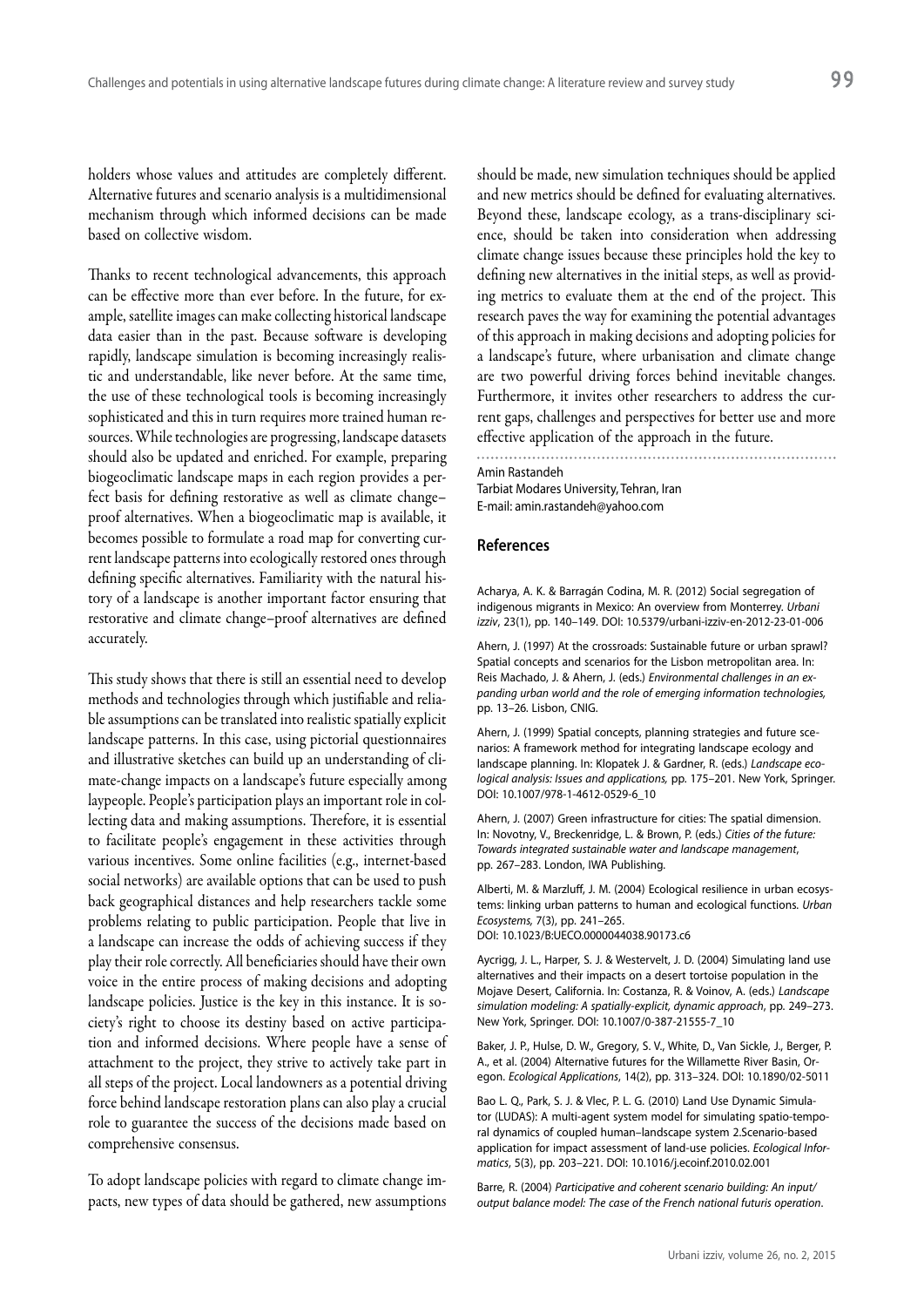Proceedings of the EU-US scientific seminar New Technology Foresight, Forecasting and Assessment Methods, Seville, Spain, 3–14 May. Typescript.

Bell, S. (1999) *Landscape: Pattern, perception, and process*. London, F & FN SPON.

Bender, O., Boehmer, H. J., Jens, D. & Schumacher, K. P. (2005) Using GIS to analyse long-term cultural landscape change in southern Germany. *Landscape and Urban Planning*, 70(1–2), pp. 111–125. DOI: 10.1016/j. landurbplan.2003.10.008

Berger, P. & Bolte, J. (2004) Evaluating the impact of policy options on agricultural landscapes: An alternative futures approach. *Ecological Applications*, 14(2), pp. 342–354. DOI: 10.1890/02-5069

Berger, A. & Brown, C. (2008) Digital simulation and reclamation: Strategies for altered landscapes. In: Berger, A. (ed.) *Designing the reclaimed landscape,* pp. 115–124. New York, Taylor & Francis.

Botequilha Leitão, A. & Ahern, J. (2002) Applying landscape ecological concepts and metrics in sustainable landscape planning. *Landscape and Urban Planning*, 59(2), pp. 65–93. DOI: 10.1016/S0169-2046(02)00005-1

Botequilha Leitão, A., Miller, J., Ahern, J. & McGarigal, K. (2006) *Measuring landscapes: A planner's handbook*. Washington, Island Press.

Breuste, J., Niemela, J. & Snep, R. P. H. (2008) Applying landscape ecological principles in urban environments. *Landscape Ecology*, 23(10), pp. 1139–1142. DOI: 10.1007/s10980-008-9273-0

Broecker, W. (1975) Climatic change: Are we on the brink of a pronounced global warming? *Science*, 189, pp. 460–463. DOI: 10.1126/science.189.4201.460

Bryan, B. A., Crossman, N. D. & King, D. (2008) Analyzing landscape futures for dry land agricultural areas: A case study in the Lower Murray region of southern Australia. In: Pettit, C., Cartwright, W., Bishop, I., Lowell, K., Pullar, D. & Duncan, D. (eds.) *Landscape analysis and visualisation: Spatial models for natural resource management and planning,*  pp. 407–434. New York, Springer. DOI: 10.1007/978-3-540-69168-6\_20

Calthorpe, P. (2011) *Urbanism in the age of climate change*. Washington, Island Press. DOI: 10.5822/978-1-61091-005-7

Cartwright, A., Parnell, S., Oelofse, G. & Ward, S. (2012) *Climate change at the city scale: Impacts, mitigation and adaptation in Cape Town*. Oxfordshire, Routledge.

Cartwright, W. (2008) Visualizing alternative futures. In: Pettit, C., Cartwright, W., Bishop, I., Lowell, K., Pullar, D. & Duncan, D. (eds.) *Landscape analysis and visualisation: Spatial models for natural resource management and planning*, pp. 489–507. New York, Springer. DOI: 10.1007/978-3-540-69168-6\_24

Chen, G. (2012) State rescaling, contested space, and inequality in the globalizing city-regions of China: Conceptual issues and empirical evidence. *Urbani izziv*, 23(supplement 2), pp. S137–S149. DOI: 10.5379/urbani-izziv-en-2012-23-supplement-2-012

Clarke, K. C. (2008) Mapping and modelling land use change: An application of the SLEUTH model. In: Pettit, C., Cartwright, W., Bishop, I., Lowell, K., Pullar, D. & Duncan, D. (eds.) *Landscape analysis and visualisation: Spatial models for natural resource management and planning*, pp. 353–366. New York, Springer. DOI: 10.1007/978-3-540-69168-6\_17

Condon, P., Cavens, D. & Miller, N. (2009) *Urban planning tools for climate change mitigation.* Cambridge, Lincoln Institute of Land Policy.

Corry, R. C. & Nassauer, J. I. (2005) Limitations of using landscape pattern indices to evaluate the ecological consequences of alternative plans and designs. *Landscape and Urban Planning*, 72(4), pp. 265–280. DOI: 10.1016/j.landurbplan.2004.04.003

Costanza, R. & Voinov, A. (2004) Introduction: Spatially explicit land-

scape simulation models. In: Costanza, R. & Voinov, A. (eds.) *Landscape simulation modeling: A spatially-explicit, dynamic approach,* pp. 3–20. New York, Springer. DOI: 10.1007/0-387-21555-7\_1

Crichton, D. Nicol, F. & Roaf, S. (2009) *Adapting buildings and cities for climate change*. Oxford, Elsevier Ltd.

Dale, V., Brown, S., Haeuber, R., Hobbs, N., Huntly, N., Naiman, R., et al. (2000) Ecological Society of America report: Ecological principles and guidelines for managing the use of land. *Ecological Applications*, 10(3), pp. 639–670.

Deming, M. E. & Swaffield, S. (2011) *Landscape architecture research: Inquiry, strategy, design*. Hoboken, NJ, John Wiley and Sons.

Deng, X., Su, H. & Zhan, J. (2008) Integration of multiple data sources to simulate the dynamics of land systems. *Sensors*, 8(2), pp. 620–634. DOI: 10.1016/j.agee.2005.11.008

Dockerty, T., Lovett, A., Appleton, K., Bone, A. & Sünnenberg, G. (2006) Developing scenarios and visualisations to illustrate potential policy and climatic influences on future agricultural landscapes. *Agriculture, Ecosystems & Environment*, 114(1) pp. 103–120.

Dramstad, W. E., Olson, J. D. & Forman, R. T. T. (1996) *Landscape ecology principles in landscape architecture and land-use planning*. Cambridge, MA, Harvard University Graduate School of Design and Island Press.

Environmental Law Institute (2003) *Conservation thresholds for land use planners*. Washington DC.

Fabos, J. G. (1985) *Land-use planning: From global to local challenge.* New York, Chapman & Hall.

Ferraz, S. F. B, Vettorazzi, C. A., Theobald, D. M. & Ballester, M. V. R. (2005) Landscape dynamics of Amazonian deforestation between 1984 and 2002 in central Rondônia, Brazil: Assessment and future scenarios. *Forest Ecology and Management*, 204(1), pp. 69–85. DOI: 10.1016/j.foreco.2004.07.073

Flick, U. (1998) *An introduction to qualitative research*. London, Sage Publications.

Forman, R. T. T. (1995) *Land mosaics: The ecology of landscapes and regions*. Cambridge, Cambridge University Press.

Freemark, K., Hummon, C., White, D. & Hulse, D. (1996) *Modeling risks to biodiversity in past, present and future landscapes*. Ottawa, Canadian Wildlife Service Headquarters.

Greeuw, S., van Asselt, M., Grosskurth, J., Storms, C., Rijkens-Klomp, M., Rothman, D., et al. (2000) *Cloudy crystal balls: An assessment of recent European and global scenario studies and models*. Copenhagen, European Environment Agency.

Guest, G., Bunce, A. & Johnson, L. (2006) How many interviews are enough? An experiment with data saturation and variability. *Field Methods,* 18(1), pp. 59–82. DOI: 10.1177/1525822X05279903

Hamin, E. M. & Gurran, N. (2009) Urban form and climate change: Balancing adaptation and mitigation in the U.S. and Australia. *Habitat International*, 33(3), pp. 238–245. DOI: 10.1016/j.habitatint.2008.10.005

Harms, B. H., Knaapen, J. P. & Rademakers, J. G. (1993) Landscape planning for nature restoration: Comparing regional scenarios. In: Vos, C. C. & Opdam, P. (eds.) *Landscape ecology of a stressed environment*, pp. 197–218. London, Chapman & Hall. DOI: 10.1007/978-94-011-2318-1\_9

Hodson, M. & Marvin, S. (2010) *World cities and climate change: Producing urban ecological security*. Berkshire, Open University Press.

Hulse, D., Branscomb, A., Enright, C. & Bolte, J. (2009) Anticipating floodplain trajectories: A comparison of two alternative futures approaches. *Landscape Ecology*, 24(8), pp. 1067–1090. DOI: 10.1007/s10980-008-9255-2

100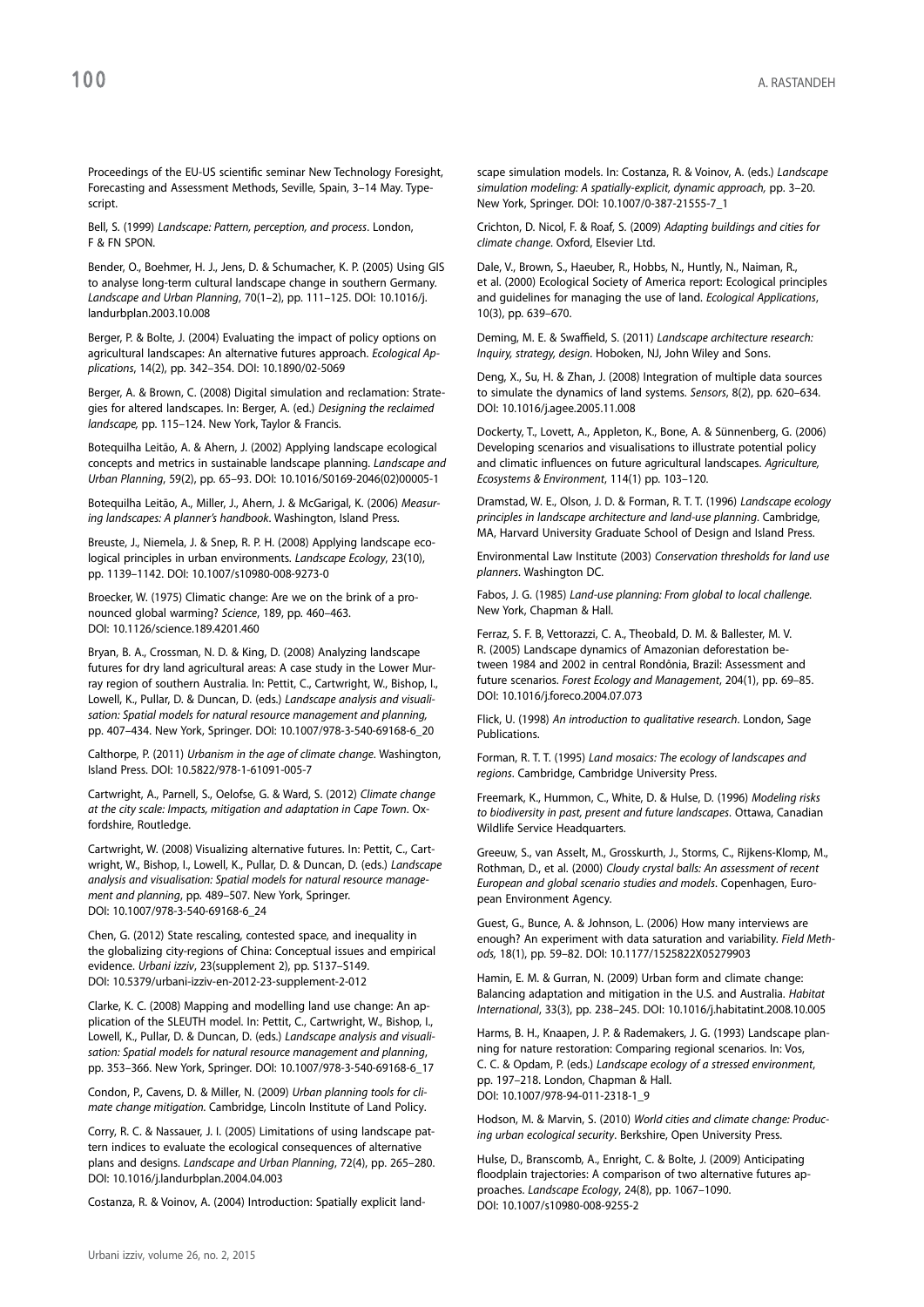Hulse, D. W., Branscomb, A. & Payne, S. (2004) Envisioning alternative futures: Using citizen guidance to map future land and water use. *Ecological Applications*, 14(2), pp. 325–341. DOI: 10.1890/02-5260

Hulse, D. W., Eilers, J., Freemark, K., White, D. & Hummon, C. (2000) Planning alternative future landscapes in Oregon: Evaluating effects on water quality and biodiversity. *Landscape Journal*, 19(1–2), pp. 1–19.

Hulse, D., Goorjian, L., Richey, D., Flaxman, M., Hummon, C., White, D., et al. (1997) *Possible futures for the Muddy Creek Watershed, Benton County*. Eugene, The University of Oregon.

Hunter, L. M., Gonzalez, M. J., Stevenson, M., Karish, K. S., Toth, R., Edwards, T. C., et al. (2003) Population and land use change in the California Mojave: Natural habitat implications of alternative futures. *Population Research and Policy Review*, 22(4), pp. 373–397. DOI: 10.1023/A:1027311225410

Hwang, C. L. & Yoon, K. (1981) *Multiple attribute decision making: A state of the art survey*. New York, Springer. DOI: 10.1007/978-3-642-48318-9

Jenerette, G. D. & Potere, D. (2010) Global analysis and simulation of land-use change associated with urbanisation. *Landscape Ecology*, 25(5), pp. 657–670. DOI: 10.1007/s10980-010-9457-2

Jenerette, G. D. & Wu, J. (2001) Analysis and simulation of land-use change in the central Arizona–Phoenix region, USA. *Landscape Ecology*, 16(7), pp. 611–626. DOI: 10.1023/A:1013170528551

Jongman, R. H. G. (2002) Homogenisation and fragmentation of the European landscapes: Ecological consequences and solutions. *Landscape and Urban Planning*, 58(2–4), pp. 211–221. DOI: 10.1016/S0169-2046(01)00222-5

Karvonen, L. (2000) *Guidelines for ecological landscape planning*. Vantaa, Metsähallitus.

Kepner, W. G., Hernandez, M., Semmens, D. J. & Goodrich, D. (2008) The use of scenario analysis to assess future landscape change on a watershed condition in the Pacific Northwest (USA). In: Petrosillo, I., Müller, F., Jones, K. B., Zurlini, G., Krauze, K., Victorov, S., et al. (eds.) *Use of landscape sciences for the assessment of environmental security*, pp. 237–261. Amsterdam, Springer.

Kosow, H. & Gabner, R. (2008) *Methods of future and scenario analysis*. Bonn, German Development Institute.

Kupfer, J. A. (2006) National assessments of forest fragmentation in the US. *Global Environmental Change*, 16(1), pp. 73–82. DOI: 10.1016/j.gloenvcha.2005.10.003

Landis, J. (1995) Imagining land use futures: Applying the California Urban Futures model. *Journal of the American Planning Association*, 61(4), pp. 438–456. DOI: 10.1080/01944369508975656

Lee, T. (2014) *Global cities and climate change: The trans-local relations of environmental governance*. Oxfordshire, Routledge.

Lilieholm, R. J., Toth, R. & Edwards, T. C. (2005) Alternative future growth scenarios for Utah's Wasatch Front: identifying future conflicts between development and the protection of environmental quality and public health. *Ecology and the Environment*, 84, pp. 1079–1088.

Linstone, H. A. & Turoff, M. (2002) *The Delphi method: Techniques and applications*. Boston, Addison-Wesley Publishing Company.

Liu, Y. (2009) *Modelling urban development with geographical information systems and cellular automata*. New York, Taylor & Francis.

Mansergh, I., Lau, A. & Anderson, R. (2008) Geographic landscape visualisation in planning adaptation to climate change in Victoria, Australia. In: Pettit, C., Cartwright, W., Bishop, I., Lowell, K., Pullar, D. & Duncan, D. (eds.) *Landscape analysis and visualisation: Spatial models for natural resource management and planning*, pp. 469–487. New York, Springer. DOI: 10.1007/978-3-540-69168-6\_23

Maxwell, T., Voinov, A. & Costanza, R. (2004) Spatial Simulation Using the SME. In: Costanza, R. & Voinov, A. (eds.) *Landscape simulation modeling: A spatially-explicit, dynamic approach*, pp. 21–42. New York, Springer. DOI: 10.1007/0-387-21555-7\_2

McHarg, I. (1969) *Design with nature*. Washington, Island Press.

Meadows, D. H., Meadows, D. L., Randers, J. & Behrens, W. W. (1972) *The limits to growth*. New York, Universe Books.

Mehaffy, M. W. & Haas, T. (2012) Poststructuralist fiddling while the world burns: Exiting the self made crisis of "architectural culture". *Urbani izziv*, 23(1), pp. 80–90. DOI: 10.5379/urbani-izziv-en-2012-23-01-001

Meyer, W., Bryan, B., Lyle, G., McLean, J., Moon, T., Siebentritt, M., et al. (2013) *Adapted future landscapes from aspiration to implementation*. Gold Coast, National Climate Change Adaptation Research Facility.

Morley, P., Trammell, E. J., Reeve, I., McNeill, J., Brunckhorst, D. & Bassett, S. (2012) *Past, present and future landscapes: Understanding alternative futures for climate change adaptation of coastal settlements and communities*. Gold Coast, National Climate Change Adaptation Research Facility.

Moser, S. C. & Boykoff, M. T. (2013) *Successful adaptation to climate change: Linking science and policy in a rapidly changing world*. Oxfordshire, Routledge.

Mouat, D. A., Bassett, S. & Lancaster, J. (2006) The use of alternative futures in a strategy to assess the likelihood of increased land degradation leading to increased subsequent political instability. In: Kepner, W. G., Rubio, J. L., Mouat, D. A. & Pedrazzini, F. (eds.) *Desertification in the Mediterranean region: A security issue*, pp. 601–614. Amsterdam, Springer. DOI: 10.1007/1-4020-3760-0\_28

Mulligan, G. F. & Crampton, J. P. (2005) Population growth in the world's largest cities. *Cities*, 22(5), pp. 365–380. DOI: 10.1016/j.cities.2005.07.001

Nassauer, J. I. & Corry, R. C. (2004) Using normative scenarios in landscape ecology. *Landscape Ecology*, 19(4), pp. 343–356. DOI: 10.1023/B:LAND.0000030666.55372.ae

Oana, P. L., Harutyun, S., Brendan, W. & Sheila, C. (2011) Scenarios and indicators supporting urban regional planning. *Procedia Social and Behavioral Sciences*, 21, pp. 243–252. DOI: 10.1016/j.sbspro.2011.07.012

Obeng-Odoom, F. (2012) Political economic origins of Sekondi-Takoradi, West Africa's new oil city. *Urbani izziv*, 23(2), pp. 121–130. DOI: 10.5379/urbani-izziv-en-2012-23-02-005

Odum, H. W. (1951) *American sociology: The story of sociology in the United States through 1950*. New York, Longmans, Green and Co.

Opdam, P., Luque, S. & Jones, K. B. (2009) Changing landscapes to accommodate for climate change impacts: A call for landscape ecology. *Landscape Ecology*, 24(6), pp. 715–721. DOI: 10.1007/s10980-009-9377-1

Pan, Y., Yu, Z., Holst, J. & Doluschitz, R. (2014) Integrated assessment of cropping patterns under different policy scenarios in Quzhou County, North China Plain. *Land Use Policy*, 40, pp. 131–139. DOI: 10.1016/j.landusepol.2013.11.015

Patel, M., Kok, K. & Rothman, D. S. (2007) Participatory scenario construction in land use analysis: An insight into the experiences created by stakeholder involvement in the northern Mediterranean. *Land Use Policy*, 24(3), pp. 546–561. DOI: 10.1016/j.landusepol.2006.02.005

Penteado, H. M. (2013) Assessing the effects of applying landscape ecological spatial concepts on future habitat quantity and quality in an urbanizing landscape. *Landscape Ecology*, 28(10), pp. 1909–1921. DOI: 10.1007/s10980-013-9940-7

Pettit, C. J. & Wyatt, R. (2009) A planning support system toolkit approach for formulating and evaluating land-use change scenarios. In: Geertman, S. & Stillwell, J. (eds.) *Planning support systems best practice*